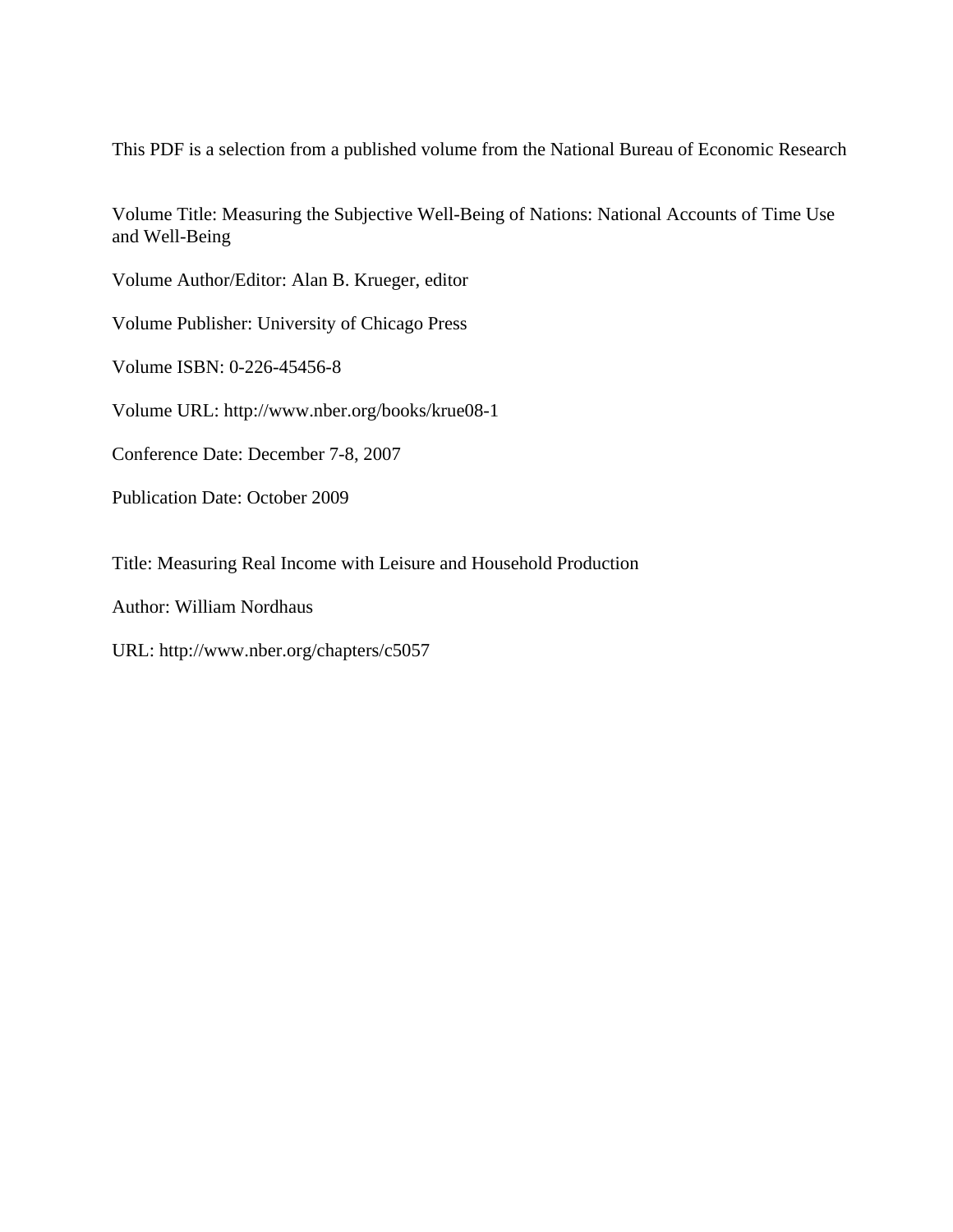# **Measuring Real Income with Leisure and Household Production**

William Nordhaus

**5**

## **5.1 Different Approaches to Evaluating Time Use**

5.1.1 The Central Role of Time in Augmented Accounting

Our economic accounts center primarily on market transactions. But much of economic activity, and in all likelihood much of economic welfare, depends upon activities outside of the marketplace. Moreover, although we do not yet have economic accounts that incorporate the use of time, it is plausible that the economic value of time is the most important single nonmarket input, and perhaps also nonmarket output.

I will consider three issues relating to the use of time in this chapter. First, how might we integrate time into our economic accounts? Second, are attempts to use hedonic psychology likely to be a fruitful way of valuing time in our economic accounts? Third, do measures of emotions have the property of "interpersonal cardinality" that is required to construct quantitative social indicators?

To begin with, it is worth reflecting on the importance of time use for nonmarket economic activity. Nonmarket activity consists of activities like education, recreation and other uses of leisure time, babysitting, home production of laundry and similar services, and work- related activities like commuting. The inputs into these activities consist of nonmarket and market labor, capital services, and material inputs. By far the largest inputs for nonmarket activity are labor (time). Indeed, virtually the entire value added of the nonmarket sectors comes from time inputs, while most of the nontime inputs are purchased in the market economy.

William Nordhaus is the Sterling Professor of Economics at Yale University, and a research associate of the National Bureau of Economic Research.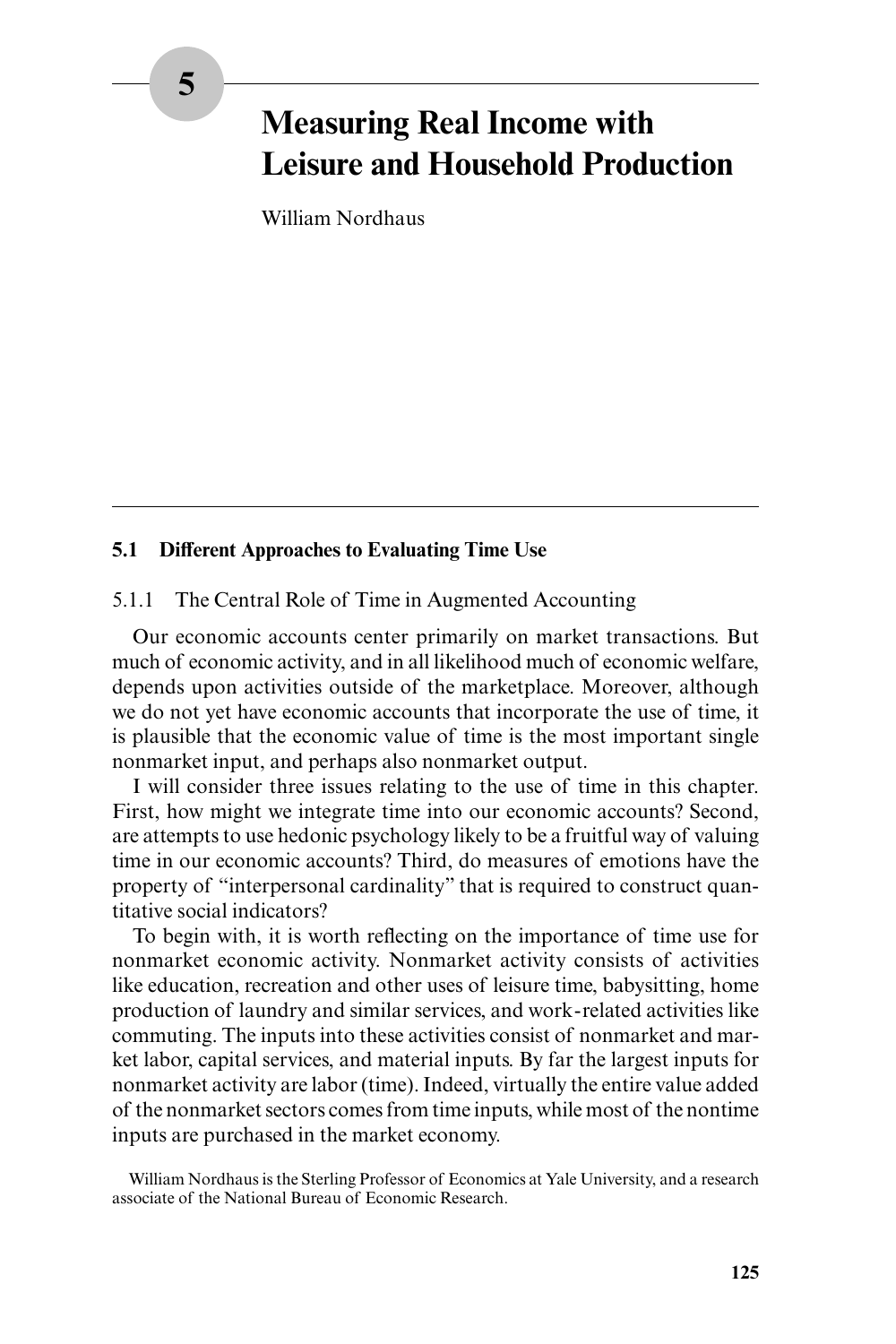Consider the cost of home production (such as doing the laundry). The total value of such activities consists of the value of purchased market inputs (soap, washing machines, electricity, and the like) plus the value of the time spent in the activities. For example, doing the family laundry might have a total cost of \$21, of which \$20 (one hour  $\times$  \$20 per hour) is the value of the time, while one dollar is the cost of the soap and washing- machine services. Virtually all the nonmarket inputs are likely to be time.

The same story holds for virtually every nonmarket activity: the major nonmarket input is labor. The one important exception might be the inputs of nonmarket environmental capital (clean air, clean water, public beaches) that enter into recreation and health activities. These examples suggest that measuring and valuing time use may be the most important single component of nonmarket accounts.

Up to recently, the United States had been particularly laggard with respect to generating comprehensive and periodic time- use statistics. Fortunately, beginning in 2003, the Bureau of Labor Statistics (BLS) began the collection of a large time- use survey for the United States (the American Time Use Survey, or ATUS).<sup>1</sup> In the latest survey year, 2006, this survey interviewed 13,000 households annually from the out- rotating panel of the Current Population Survey. It is currently the only time- use survey in the world to be conducted on a continuous basis. The ATUS will be an important addition to the U.S. statistical system and a crucial ingredient in the future construction of augmented accounts. In addition, there are now harmonized historical data on time use, such as the American Heritage Time Use Study (AHTUS).<sup>2</sup> The time of time-use studies has arrived.

#### 5.1.2 Two Approaches to Quantitative Indicators on Time Use

In developing quantitative social indicators to integrate time use, we can consider two fundamentally different approaches. The first approach would be to use the methodology of national economic accounting. This approach, which has been considered in the literature on augmented and nonmarket accounts, would add the consumption and production of time to the accounts. To implement this strategy, we would need to develop a set of prices or values to weight the time consumptions, after which time could be added to apples and pears using the standard methodology of economic accounts. As I will indicate in the first part of this chapter, while this approach would conform to standards of national economic accounting, the data requirements are both theoretically and practically far beyond what is currently available.

A second approach, which has developed along a parallel track with an entirely different approach to valuation, is in the spirit of emotions re-

<sup>1.</sup> A review of the BLS time-use survey is available at http://www.bls.gov/tus/.

<sup>2.</sup> The Web page containing a description is available at http://www.timeuse.org/ahtus/.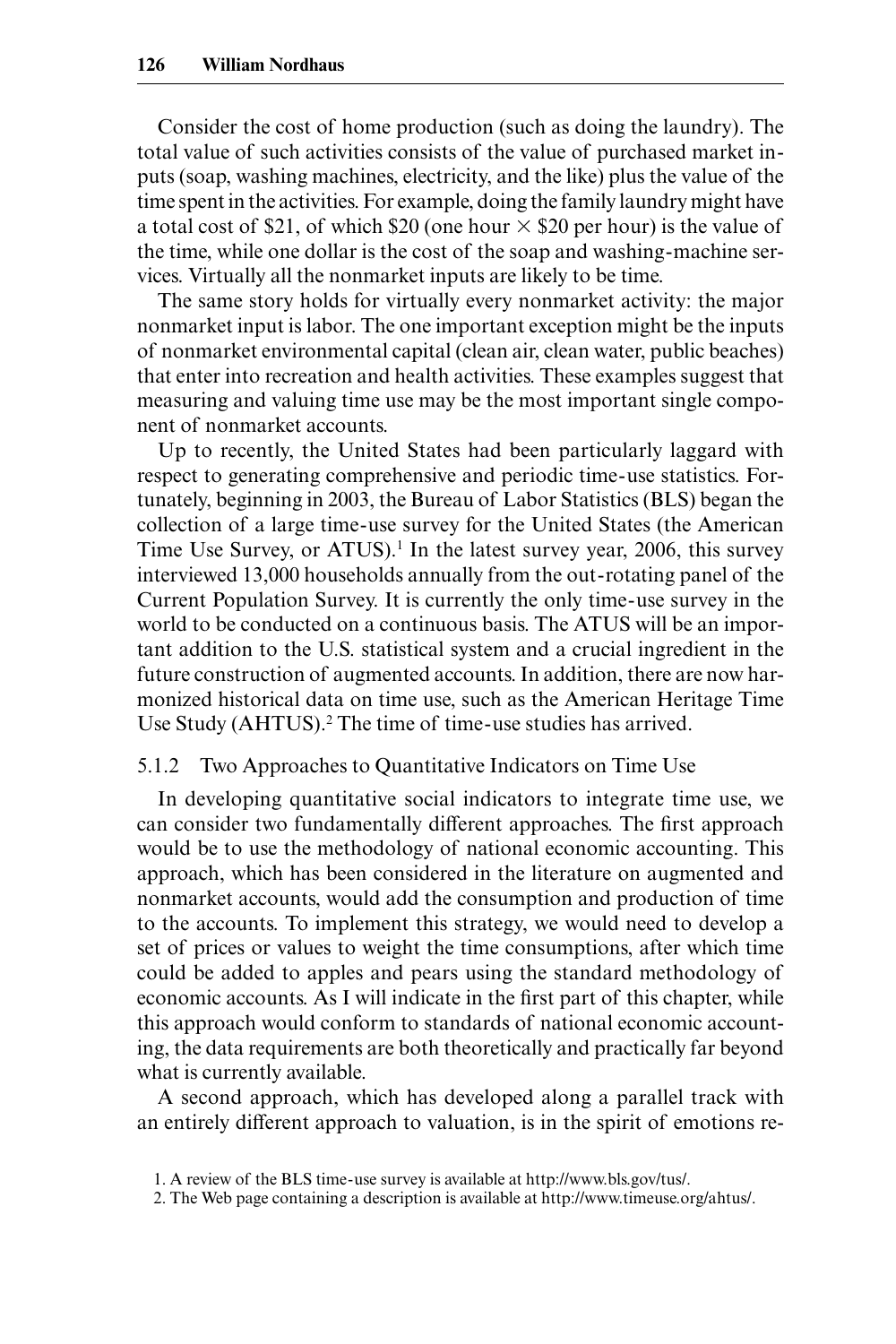search. This would include overall measures of emotions, such as happiness and misery; it might also attach emotions to particular activities, such as unemployment or the time spent watching television. This approach was pioneered by F. Thomas Juster and is followed in the study by Alan B. Krueger et al. (hereafter KKSSS).<sup>3</sup> This strategy uses a completely different approach to measuring the values associated with time uses—one based on surveys or other psychometric measurements. The second part of this chapter addresses the potential for use of hedonic psychology and emotions research in constructing quantitative social indicators.

## **5.2 Time Accounts Using the Approach of National Economic Accounting**

This section examines the incorporation of time use into the standard national economic accounts. It derives equilibrium conditions for consumer behavior with market and nonmarket consumption, along with process or intrinsic values of time in different activities. (Process values and intrinsic values are terms that are used to represent the preference value of the time itself rather than the things produced by time.) Using a standard index number approach, we show that a full set of accounts has data requirements that are far beyond those that are currently or prospectively available, with problems particularly arising for the valuation of time and for measuring technological change for nonmarket consumption and use of time. However, in a simplified case, we show that the growth of real income can be approximated by a weighted average of productivity growth rates in market and nonmarket productivity and that the valuation of hours drops out of the formula. We examine the case of a representative consumer. Further difficult issues, such as aggregation of diverse individuals or households, are discussed briefly.

## 5.2.1 Consumer Preferences and Equilibrium Conditions

I begin with a standard analysis of how consumers allocate their time and choose consumption. For this purpose, I assume that preferences are time separable and examine the *ith* consumer deciding at time *t*. The consumer can choose to work in the market and buy market goods, to work at home and produce home goods, and to use time to enjoy leisure or nonwork activities. In general, we separate time used in home production from leisure by the definition that the time used in home production can be substituted for the time of others (such as washing dishes), while the activities in leisure cannot be produced by others (such as playing golf).

We begin with the determinants of consumer choice as represented by a standard ordinal preference function. (I call this a preference function instead of a utility function to reserve the latter for the psychological hedo-

<sup>3.</sup> See Juster (1985) and Krueger et al. (chapter 1 of this volume).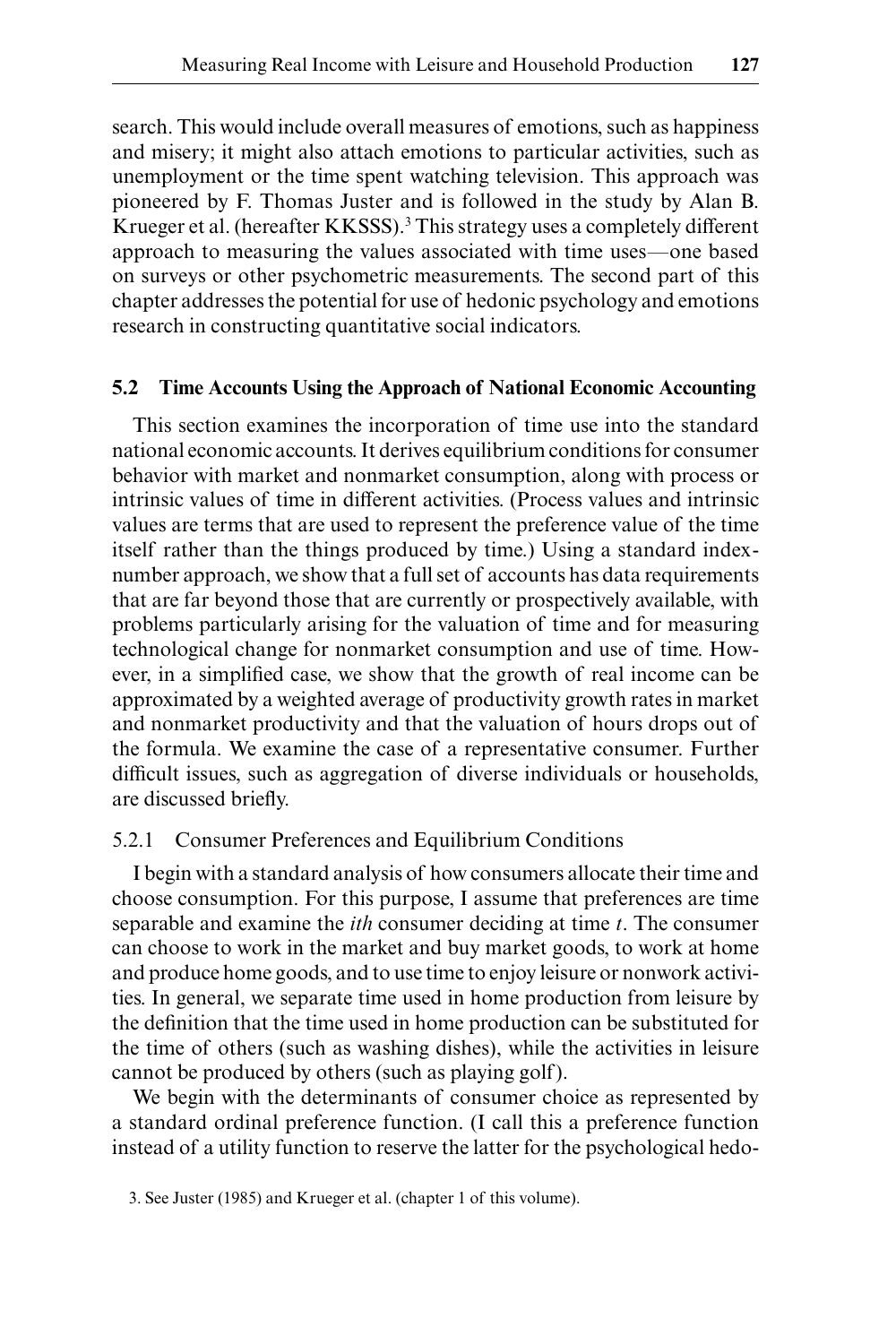nics that follow.) The variable *W* is an ordinal index that represents more preferred combinations of bundles as higher values, while *U* is a standard preference function for individual *i* at time *t*.

$$
(1) \t W_{i,t} = U(c_{i,t}^m, c_{i,t}^{nm}, B_{i,t}^m, h_{i,t}^m, B_{i,t}^{nm}, h_{i,t}^{nm}, B_{i,t}^l, h_{i,t}^l),
$$

where  $c_{i,t}^m$  = market consumption,  $c_{i,t}^{nm}$  = home consumption,  $h_{i,t}^m$  = market hours,  $h_{i,t}^{nm}$  = home work hours,  $h_{i,t}^l$  = leisure and nonwork time,  $B_{i,t}^m$  = technological change in market time,  $B_{i,t}^{mn}$  = technological change in nonmarket time, and  $B_{i,t}^l$  = technological change in leisure.

This formulation is unusual in the literature on time use in specifically incorporating a process value or intrinsic value of time. It is also novel in allowing for the possibility of technological change that makes time spent more or less pleasant. This specification recognizes that leisure time is generally an input into a technology that produces the desired experience. For example, listening to music involves not only time but also complementary inputs such as equipment, space, background noise, and performance quality. Some time may be experienced as unpleasant (such as in dental surgery), but these are nowhere as unpleasant as surgery before anesthetics. Some examples would be the development of technologies that make work more pleasant (such as ventilation or air conditioning of factories), that make home work more pleasant (such as dishwashers), and that make leisure more pleasant (such as improved television sets). The point is that technologies can make nonmarket time more productive (e.g., by using machines rather than washing by hand), but technologies can also make the experiences themselves more preferred. Of course, as in the case of air travel or airline food, time spent can also become more unpleasant.

Note that the preference function in equation (1) is not separable over activities. Most work on estimating the process value of time, going back to Juster and continuing with KKSSS, assumes that the preference function is to be separable across different time uses.4 This assumption has been viewed as inappropriate and incompatible with empirical evidence in preference theory for many decades and is especially objectionable for time use (we discuss this point further next).<sup>5</sup>

The consumer has three constraints: an income constraint relating to market consumption, a home production function relating to home work and home consumption, and a time budget. The analysis uses a skeletal model that strips away inessential elements. The first constraint is that market consumption equals a fixed element (fringe benefits plus property income plus net transfers) plus market hours multiplied by the marginal wage:

(2) 
$$
c_{i,t}^m = I_{i,t} + w_{i,t}^m h_{i,t}^m.
$$

4. Ibid. 5. See Stigler (1950).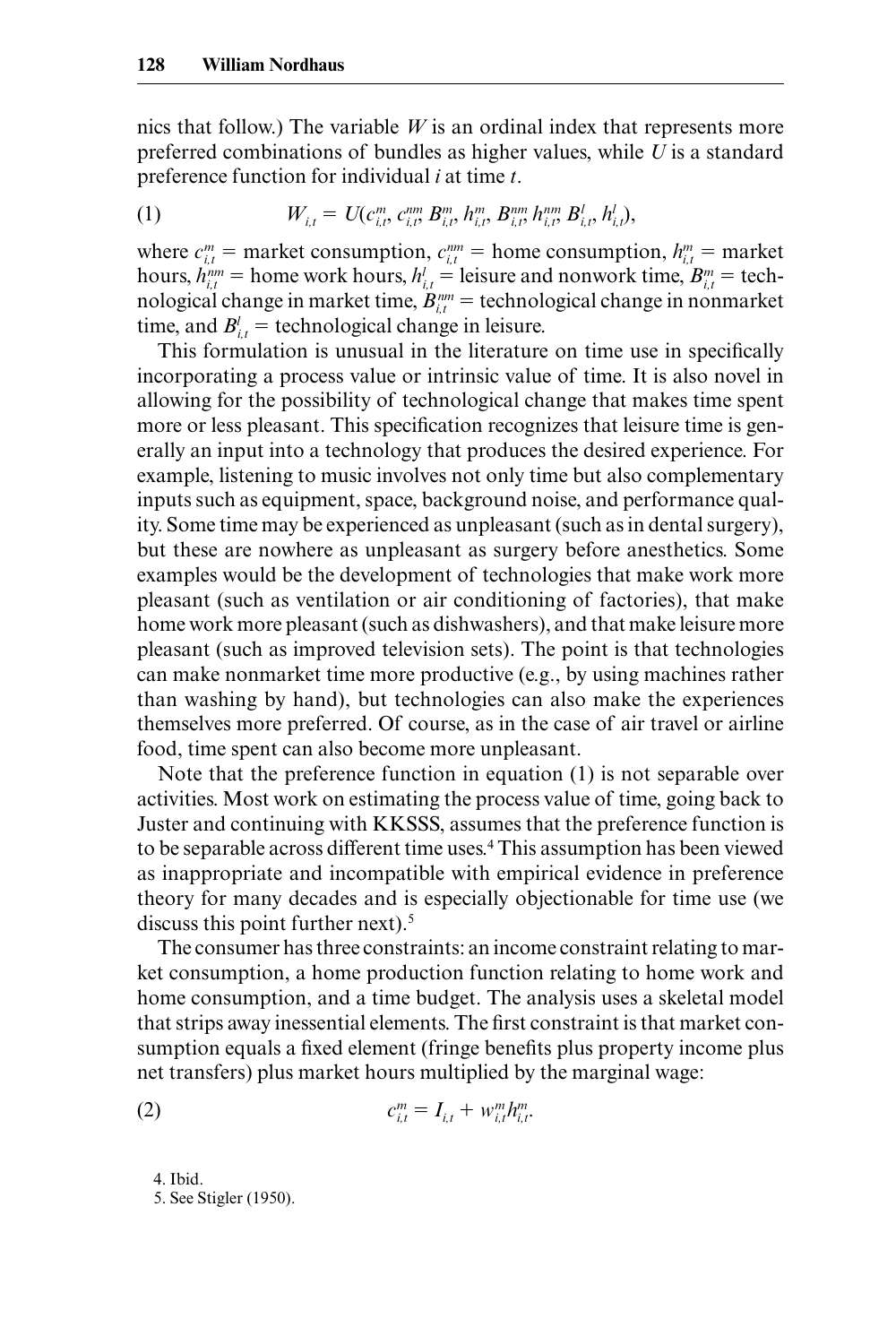We simplify the analysis by assuming that there are no lump-sum elements and that marginal compensation is proportional to the average productivity of market labor for that individual,  $w_{i,t}^m = A_{i,t}^m$ , so:

$$
c_{i,t}^m = A_{i,t}^m h_{i,t}^m.
$$

Home production is given by the home production function:

$$
c_{i,t}^{nm} = A_{i,t}^{nm} h_{i,t}^{nm},
$$

where  $A_{i,t}^{nm}$  is the productivity per hour worked of home production.

Finally, we have the time budget constraint:

(5) 
$$
\overline{h}_{i,t} = h_{i,t}^m + h_{i,t}^{nm} + h_{i,t}^l.
$$

Total time is  $h_{i,t}$ .

We assume that preferences and resources are intertemporally separable. This assumption is purely for expositional convenience and does not change the measurements or analysis. Maximizing the preference function subject to the budget constraints yields the following two first-order conditions. In the balance of this discussion, we suppress the *i* subscript where it is unnecessary.

(6) 
$$
\frac{\partial U}{\partial h_l^m} = w_t + B_l^m \pi_{3,t} - B_l^l \pi_{5,t} = 0.
$$

(7) 
$$
\frac{\partial U}{\partial h_t^{nm}} = \pi_{2,t} A_t^{nm} + B_t^{nm} \pi_{4,t} - B_t^l \pi_{5,t} = 0.
$$

For notational convenience,  $\pi_{k,t} = U_{k,t}/U_{1,t}$  is the marginal rate of substitution between the *k*th argument of the preference function in equation (1) and market consumption;  $U_{kt} = \partial U/\partial x_k$  is the derivative of *U* with respect to the *k*th elements; and the marginal rates of substitution are time dated to recognize that the marginal preferences change over time.

Equation (6) states that the marginal preference value of leisure should equal the net value of an hour in the market in producing goods. Equation (7) states that the marginal preference value of leisure should equal the net value of an hour of home work in producing home goods.

These conditions differ from standard practice in one major respect: each equilibrium condition recognizes that there may be process or intrinsic values of time in different activities (market work and home work) and that these values therefore need to be netted out in the calculation. Most analyses of time use assume that the marginal preference value of work is equal in the market and at home and further assume a homogeneous output. From these assumptions, we get the standard condition that the productivity of home production equals the marginal post-tax wage. There are also many unobservable variables in this approach, which will come back to haunt us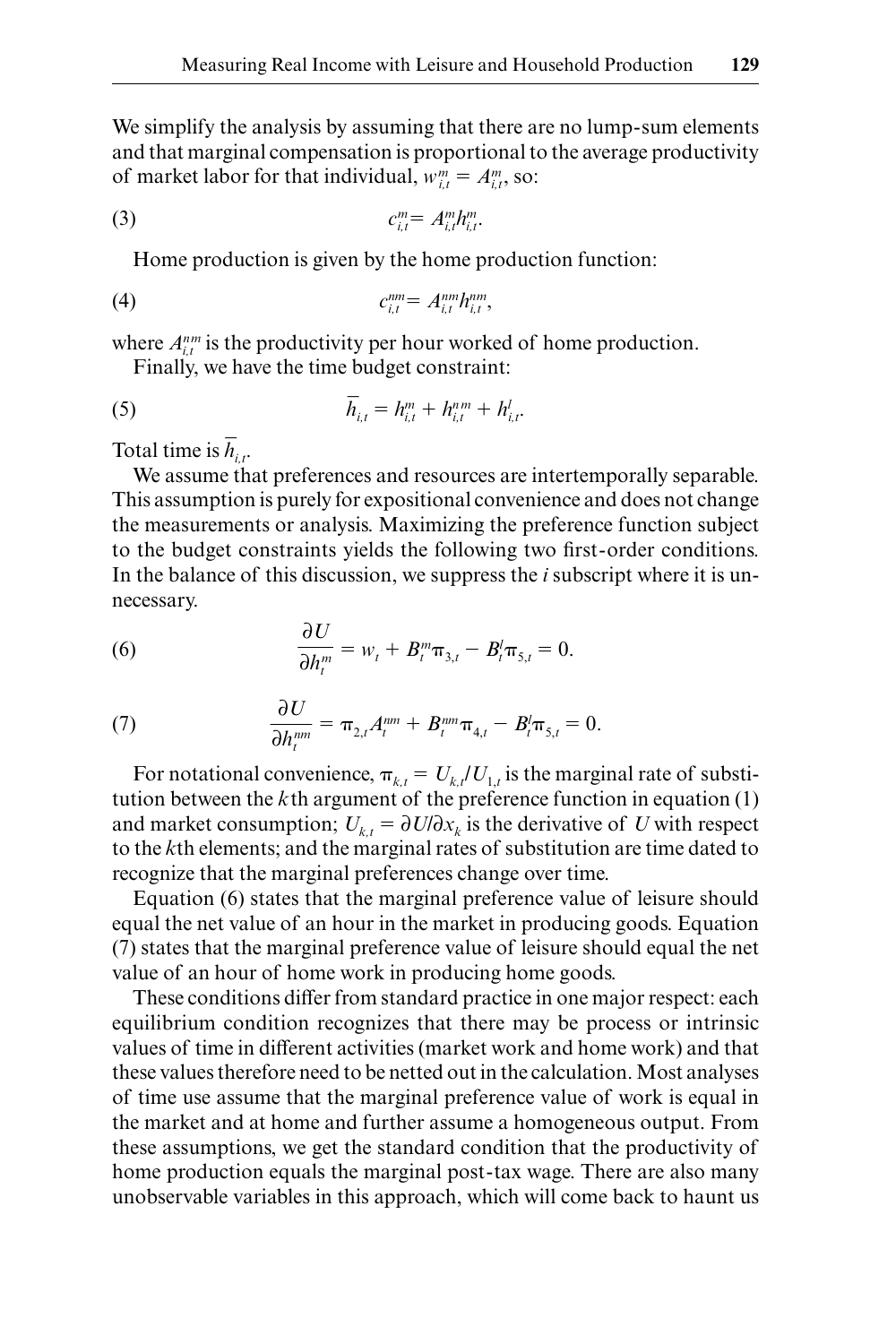when we attempt to construct an empirical measure reflecting the underlying preference function.

#### 5.2.2 Measuring Real Income with Apples, Pears, and Hours

We now consider the question of how to measure real income when we include the consumption of time along with the consumption of goods and services—we want to add apples, pears, and hours, so to speak. In developing an index in the absence of complete data, the equilibrium conditions are necessary for developing the theory.6

In this section, we are interested in devising a measure of real income that is the analog of real income in the theory of income and prices. The concept underlying the approach is Becker's concept of whole income.7 We begin by transforming the preference function in equation (1) into an index of real whole income for individual *i* at time *t*:

(8) 
$$
R_t = R(c_t^m, c_t^{nm}, B_t^m h_t^m, B_t^{nm} h_t^{nm}, B_t^l h_t^l).
$$

The function *R* is an ordinal transformation of *U* such that, along the equilibrium path, *R* is locally homothetic. This implies that the rate of growth of real income is measured as:

(9) 
$$
g(R_i) = s(c_i^m)g(c_i^m) + s(c_i^{mn})g(c_i^{nm}) + s(h_i^m)g(B_i^m h_i^m) + s(h_i^m)g(B_i^m h_i^m) + s(h_i^l)g(B_i^l h_i^l).
$$

In this equation,  $g(\cdot)$  is the proportional rate of growth of the element, and  $s(\cdot)$  is the elasticity of the real income function with respect to that element. In a market context, the elasticities are the expenditure shares of each element in whole income using the market or preference prices of each element. The expenditure shares are defined as  $s(x_{k,t}) = \pi_{k,t} x_{k,t}/\sum_{k=1}^{5} \pi_{k,t} x_{k,t}$ . In this expression,  $x_{k,t}$  is the *k*th element;  $\pi_{k,t} = R_{k,t}/R_{1,t} = U_{k,t}/U_{1,t}$  is the marginal rate of substitution between item *k* and market consumption; item *k* represents the *k*th element in the preference or real- income function; and subscripts  $k = 1$  through  $k = 5$  represent market consumption, nonmarket consumption, market time, nonmarket time, and leisure time.

Note that for globally homothetic  $U$  functions,  $R$  is uniquely defined. Moreover, this procedure assumes that *U* is a smooth function. If the *U* function is not globally homothetic, *R* will depend upon the path of consumption and prices. This property is shared with all superlative indices.

There are different alternatives to aggregating indices over individual consumers to construct a social index. The usual index, following Robert Pollak, uses the approach of the plutocratic index in which each (real) dollar

<sup>6.</sup> The approach utilized here follows the standard approach to the development of indices of real income and expenditures. See, for example, Diewert (1987).

<sup>7.</sup> See Becker (1965).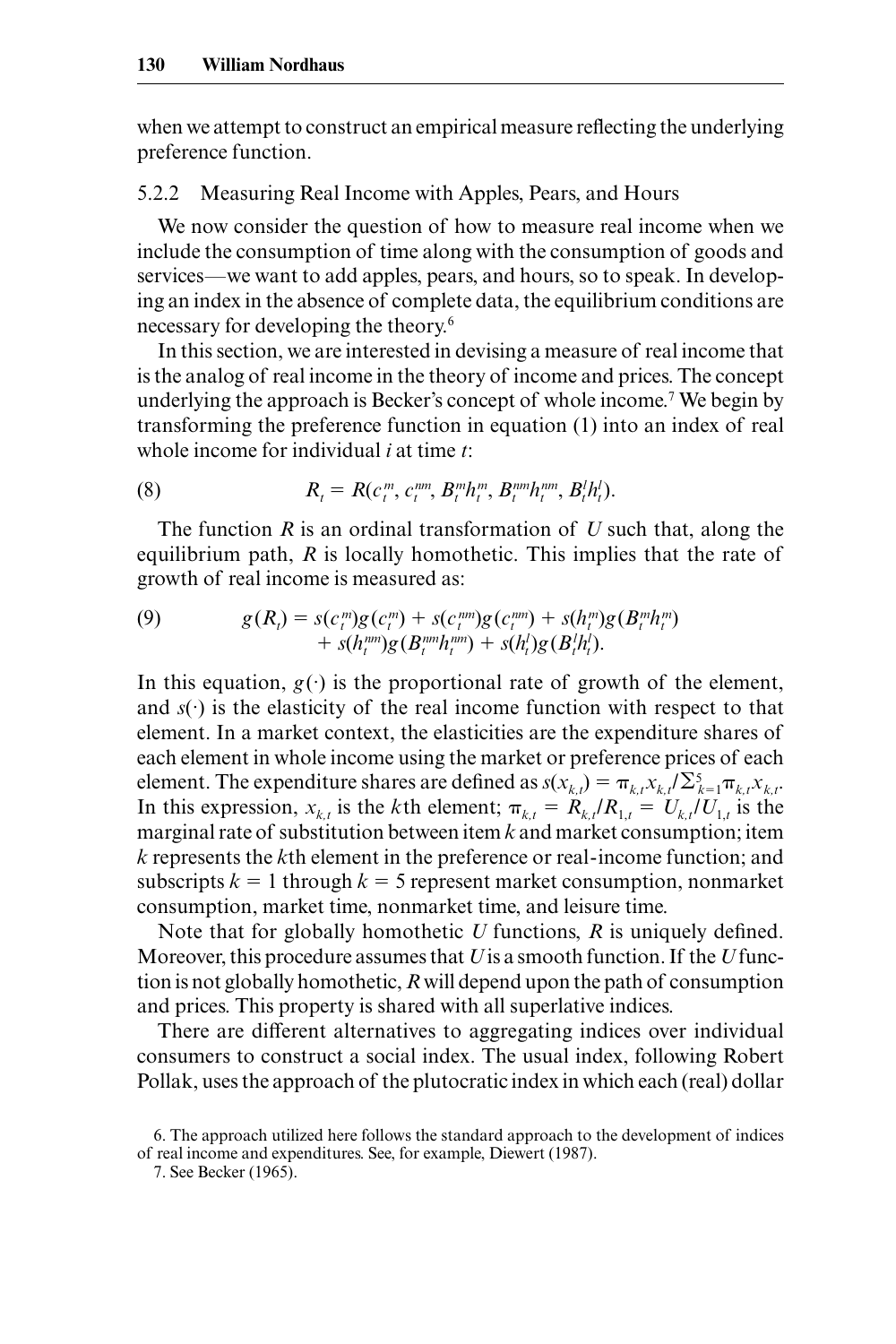is equally weighted.<sup>8</sup> This then yields a growth rate in the total or national index that is simply the sum of the individual indices, where the individual indices are weighted by each individual's share of total consumption. We will omit this step for brevity, and because it adds nothing important in the current context.

## 5.2.3 The Fundamental Measurement Problem

Our theory now collides with a fundamental measurement difficulty. Our measure of the growth of real whole income requires measures of both the items in the preference function as well as the marginal preference values. Only one of these, market consumption, has comprehensive measures, although we now have reasonably complete measures of hours for the United States since 2003. We have no reasonably accurate measures of home consumption. Furthermore, we have no measures at all of the marginal rates of substitution between time and market consumption (the  $\pi_k$ ). And we have no measures of any of the technological variables outside the marketplace (the  $B_t^k$ ). In other words, any attempt to measure whole income is doomed to fail for lack of critical data.

## 5.2.4 A Simplified Measure of Income Growth

We can develop a substitute for the ideal growth index with some further assumptions. First, we assume that there is no technological change in the technology of time use. In other words, the  $B_t^k = 1$  for all *k*. Second, we assume that it is possible to measure the productivity of nonmarket work. We denote variables with dots over them as time derivatives, then rewrite equation (9) as:

(10) 
$$
\dot{R} = \dot{c}_t^m + \pi_{cnm,t} \dot{c}_t^{nm} + \pi_{hm,t} \dot{h}_t^m + \pi_{hnm,t} \dot{h}_t^{nm} + \pi_{h,l,t} \dot{h}_t^l.
$$

We take the time derivatives of equations (3) and (4), obtaining:

$$
(11) \qquad \qquad \dot{c}_t^m = \dot{w}_t h_t^m + w_t \dot{h}_t^m,
$$

(12) 
$$
\dot{c}^{nm}_t = \dot{A}^{nm}_t h^{nm}_t + A^{nm}_t \dot{h}^{nm}_t.
$$

Substituting these into equation (10) yields

(13) 
$$
\dot{R}_t = \dot{w}_t h_t^m + \pi_{cmm,t} \dot{A}_t^{mm} h_t^{mm} + \Psi_t,
$$

where

$$
\Psi_{t} = \dot{h}_{t}^{m}(w_{t}^{m} + \pi_{hm,t}) + \dot{h}_{t}^{mm}(\pi_{cmm,t} A_{t}^{mm} + \pi_{hm,n}) + \pi_{hl,t} \dot{h}_{t}^{l}.
$$

8. The concepts are discussed in Pollak (1998).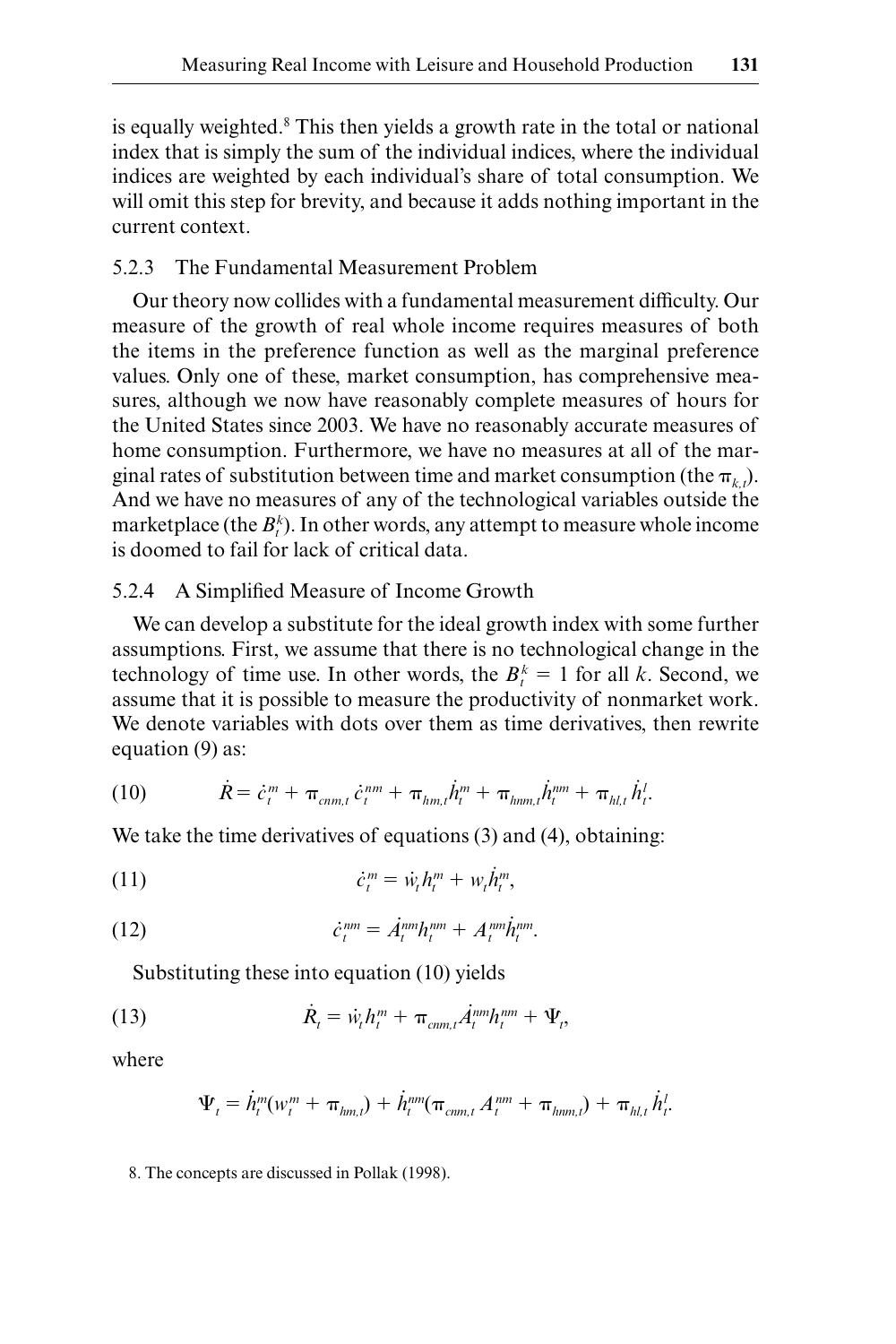From the first-order conditions in equations  $(6)$  and  $(7)$  and the time budget constraint in equation (4), we have  $\Psi$ , = 0, which reduces the expression in equation (13) to

(14) 
$$
\dot{R}_t = \dot{w}_t h_t^m + \pi_{cmnt} \dot{A}_t^{nm} h_t^{nm}.
$$

We then make one further simplification. We take the shares in equation (9) to be the shares of whole consumption rather than whole income, where whole consumption is equal to market plus nonmarket consumption. Substituting from equation (4) that the growth in market income is  $\dot{w}^m_t / w^m_t =$  $A_l^m / A_l^m$ , this implies that the growth in real income is:

(15) 
$$
g(R_i) = \dot{R}_i/R_i = g(A_i^m) \sigma(c_i^m) + g(A_i^{nm}) \sigma(c_i^{nm}),
$$

where  $g(A_t^m)$  and  $g(A_t^{nm})$  are the rates of productivity growth in the market and the nonmarket consumption sectors, and the weights are the shares of the two items in whole consumption,  $\sigma(c_i^m) = c_i^m / (c_i^m + \pi_i^{nm} c_i^{nm})$  and  $\sigma(c_t^{nm}) = \pi_t^{nm} c_t^{nm} / (c_t^m + \pi_t^{nm} c_t^{nm}).$ 

We can get a slightly more intuitive result if we simplify further. Assume that the marginal preference value of market work is equal to the marginal preference value of home work and that the marginal product of home work is equal to the marginal compensation of market work. These assumptions imply that the weights in equation (15) are proportional to  $h^m$  and  $h^{\text{nm}}_t$  which yields:

(16) 
$$
g(R_i) = g(A_i^m) \left( \frac{h_i^m}{h_i^m + h_i^{nm}} \right) + g(A_i^{nm}) \left( \frac{h_i^{nm}}{h_i^m + h_i^{nm}} \right).
$$

Equations (15) and (16) are the fundamental results. The simpler expression in equation (16) states that the growth in real income is equal to the weighted growth of market and home productivity, where the weights are the relative importance of market time and home work time. This is completely intuitive in emphasizing that the productivity of nonmarket time is a key ingredient in economic welfare. The important and nonintuitive result in equations (15) and (16) is that the valuation of hours can be eliminated from the equation for the growth of real income. Only the growth rates of productivity in the two consumption sectors and their shares enter into the growth equation.

The correct growth rate would be slightly different if we made different assumptions about differences in marginal preference values or relative productivities of home production, but equation (16) provides the basic intuition. Note that the only difference between equation (15) and equation (16) is the relative size of the weights.

The results depend upon strong assumptions, however. They require not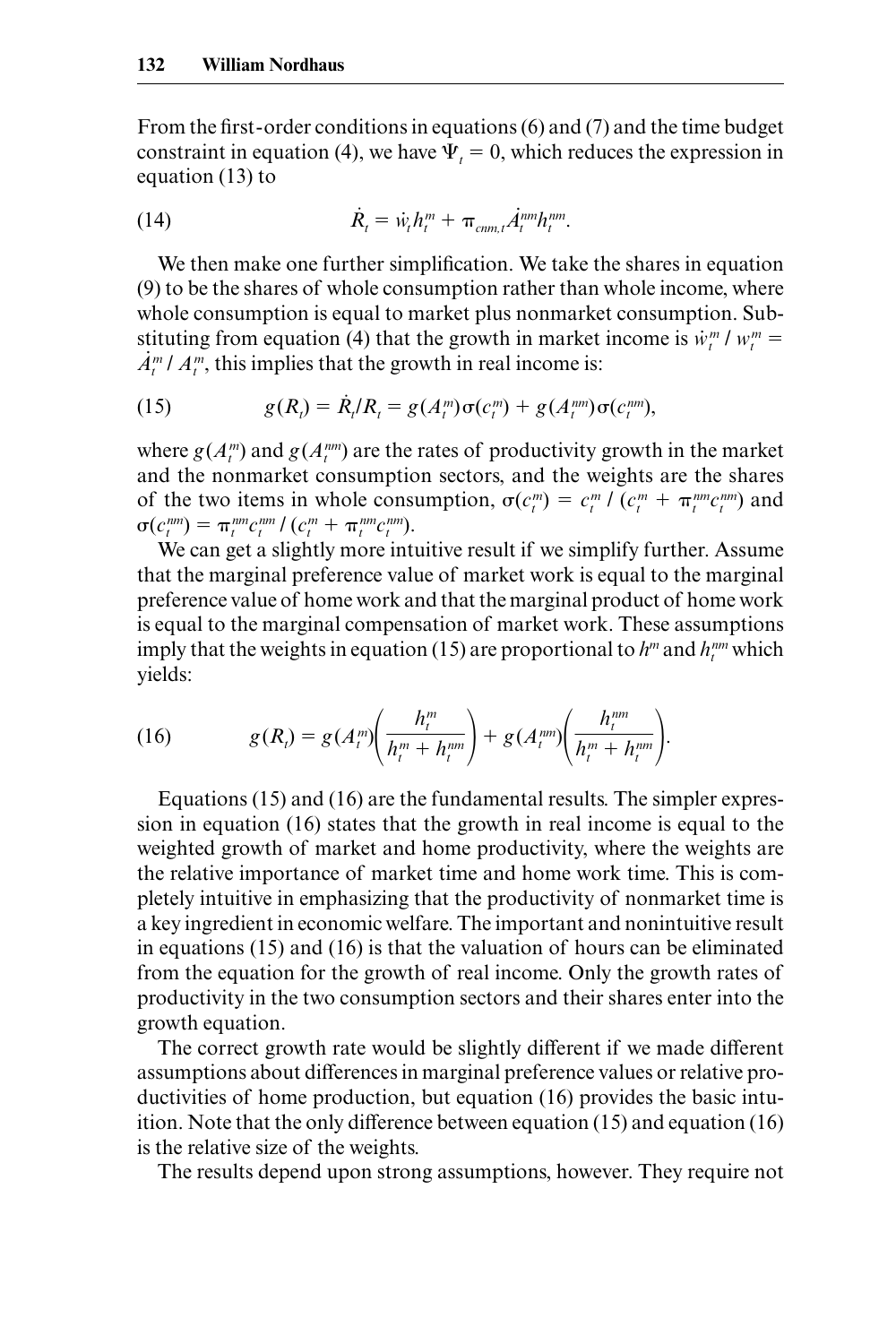only that the consumer equilibrium conditions in equations (6) and (7) hold, but also that there is no technological change in the enjoyment of time. While we might worry that these are unrealistic, it is hard to imagine any series of measurements that could shed much light on these issues.

How much does the growth in real income given in equation (16) differ from conventional measures? According to the ATUS, time devoted to market and nonmarket work were approximately the same from 2003 to 2006 (3.5 hours per day for market work versus 3.8 hours per day for nonmarket work). This indicates that the welfare significance of productivity growth in nonmarket work is of the same order of importance as productivity growth in market work. We have virtually no serious research on the relative importance of market productivity growth as compared to home productivity growth, so the relative importance of the two terms in the welfare equation (16) is currently unknown.

## 5.2.5 Graphical Approach

We can show the results graphically as follows. To derive the graphical results, we simplify by assuming that the preference function is additively separable, so

$$
(17) \t W_t = U_{cm}(c_t^m) + U_{cmm}(c_t^{nm}) + U_{hm}(h_t^m) + U_{hum}(h_t^{nm}) + U_{hl}(h_t^l).
$$

The *U* functions in equation (17) are separable preference functions for each of the time elements in equation  $(1)$  (note that this is a simplification and should not be used in practice). We define the net marginal preference value of an hour of market work, home work, and leisure, respectively, as

$$
N(h^{m}) = U_{cm}'(c_{t}^{m})w_{t} + U_{hm}'(h_{t}^{m}),
$$
  
\n
$$
N(h^{nm}) = U_{cmn'}(c_{t}^{nm}) A_{t} + U_{hm'}(h_{t}^{nm}),
$$
  
\n
$$
MU(h^{l}) = U_{hl}'(h^{l}).
$$

The equilibrium conditions are then

$$
(18) \t\t N(hm) = N(hnm) = MU(hl).
$$

Figure 5.1 shows a Jevons stick diagram for the allocation of time using separable utility and only two activities, market work and leisure. The downward sloping line shows the net marginal preference value of market work, while the upward sloping line shows the marginal preference value of leisure, with leisure measured leftward from the right axis. At the equilibrium, *E*, the net marginal preference value of market work is equalized to the marginal preference value of leisure time, with market work being the segment *WE* and leisure time being the segment *EZ*.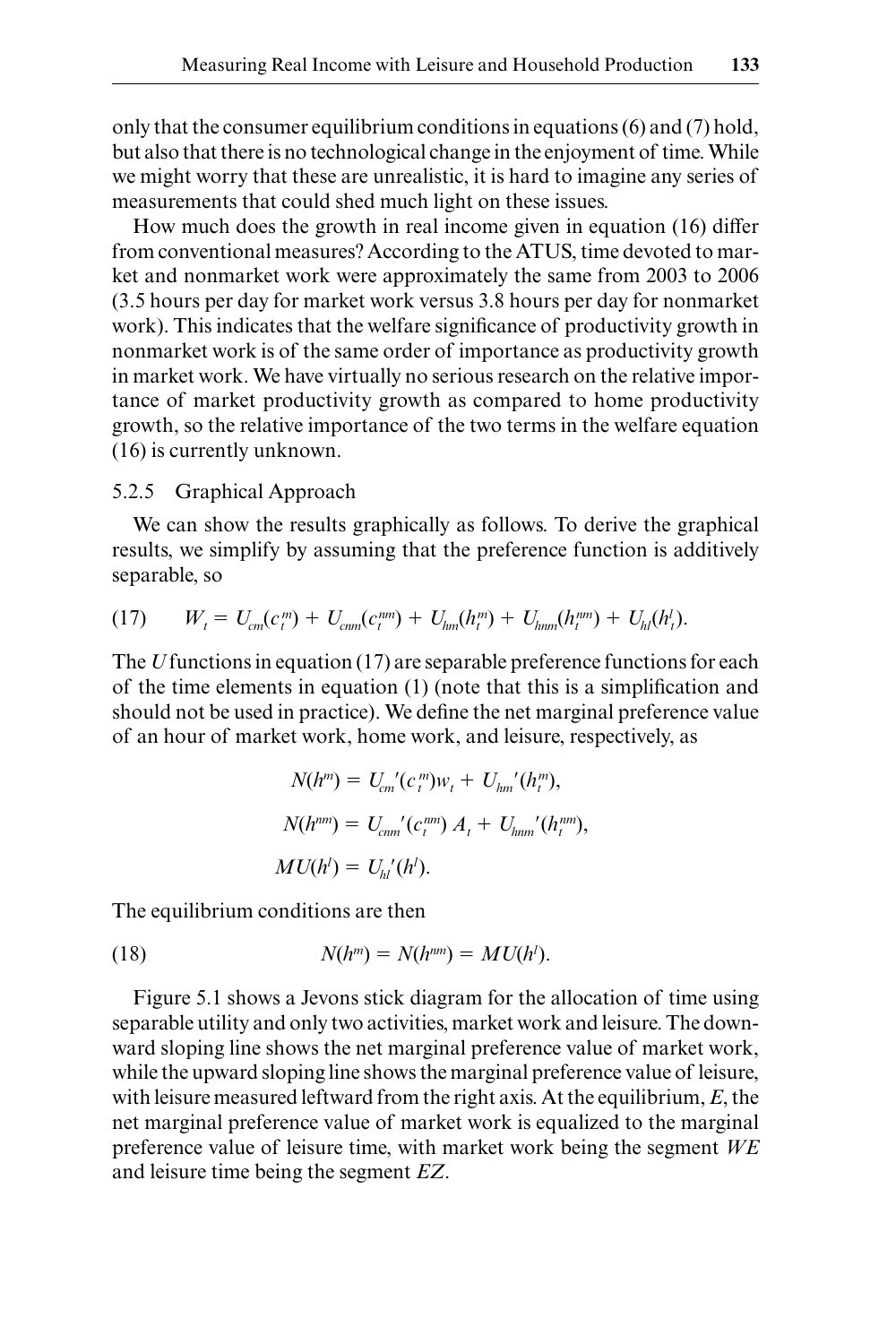

Fig. 5.1 Time-use equilibrium

#### **5.3 Valuation Using Direct Measurement via Hedonic Psychology**

#### 5.3.1 What Are We Attempting to Measure?

The first part of this analysis examined the development of quantitative valuation of time use using the standard approach of national economic accounting and determined that the standard account appears to have excessively demanding requirements for valuation. We now examine the potential of the techniques of emotions research and hedonic psychology to value time in different activities and to develop quantitative social indicators.

Before discussing different approaches, we begin with some definitions of different kinds of variables. Most functions in standard preference theory in economics are *individually ordinal.* This indicates that these functions can be transformed by a monotonic function and yield the same observable outcomes. In some economic applications, such as behavior toward risk, functions are *individually cardinal.* This indicates that the variable or function is unique up to a linear monotonic transformation for each person. Both are *individual* in the sense that there is no method by which levels can be compared across different individuals.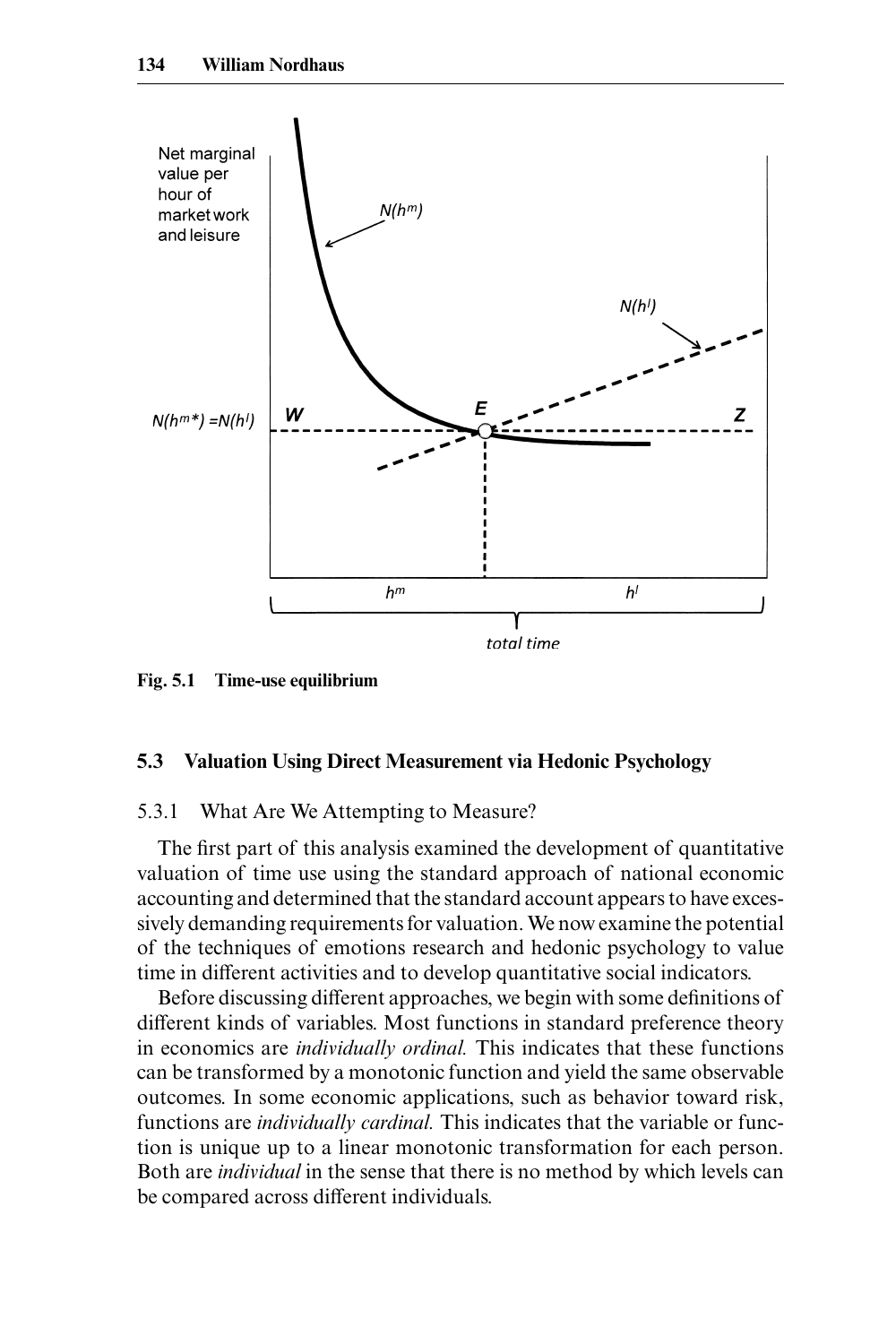To serve as a quantitative social indicator, a function or variable must have a cardinal scale that is meaningfully defined across individuals. I will call this characteristic *interpersonally cardinal.* This means that the variable must have a uniquely defined zero and a well-defined unit of increment and that there must be a method to compare the values across individuals. This implies that the zero and the increment must be stable across time, people, and countries.<sup>9</sup> Consumption is an interpersonally cardinal variable because my personal consumption expenditures can be added to yours, as long as we respect the convention of using the same prices and commodities; consumption has a natural zero and a natural unit of increment, and these are comparable across individuals. Interpersonal cardinality has much tighter constraints than personal cardinality, which in turn is stricter than ordinality.<sup>10</sup>

The development of quantitative social indicators using measures of emotions—such as happiness using hedonic psychology—could take three potential paths. We can think of these as proceeding from least demanding to most demanding of the data and analytical constructs.

A first approach, which is the spirit of the macrohappiness studies, including the development of the U- index by KKSSS, has been to develop measures of the instantaneous or average flow of emotions such as happiness, pain, and the like. These are analogous to estimates of global mean temperature. They are measurements that are not attached to particular causes or activities. A significant body of research is devoted to this strategy, as is summarized by Kahneman, Diener, and Schwartz in their overview of a compendium of studies in their edited volume, *Well- Being:*<sup>11</sup>

We are particularly hopeful that a scientific understanding of hedonic experience will allow for the development of valid hedonic indicators that reflect the pleasantness of life in the everyday experiences of people. . . . To this end, we propose that nations should begin monitoring

9. This point can be illustrated with a simple example. Assume that we are interested in comparing the happiness of two groups, calculated as the average happiness of each group. (a) Under an ordinal measure, there is no meaningful way of taking averages of indices that simply provide greater than or less than rankings. We might make Pareto rankings, as is done in welfare economics, but these would continue to be ordinal measures. (b) Assume that the happiness scales are individually cardinal but not interpersonally cardinal across groups. The happiness measures of group A are  $(1, 7)$  for an average of 4, while those of group B are  $(2, 4)$ for an average of 3. Under the original scaling, group A is happier than group B. By individual cardinality, we can add, say, 5 to each value in group B and maintain all observable functions of the variable. After the rescaling, group B is happier than group A. (c) Finally, assume that the scale is interpersonally cardinal and can be transformed only by a common scale variable, *k*. Then the average value for A is always *k*4, which is always greater than group B's *k*3.

10. These definitions from economics differ from those used in other areas. In psychology, a cardinal scale is referred to as an interval scale. What is called interpersonally cardinal in this chapter is referred to as ratio measurement in psychology. The terminology in psychology originated with Stevens (1946). The related theory of measurement has, over the last half- century, sparked a fierce controversy in psychology with virtually no counterpart in economics.

11. See Kahneman, Diener, and Schwartz (1999, xi).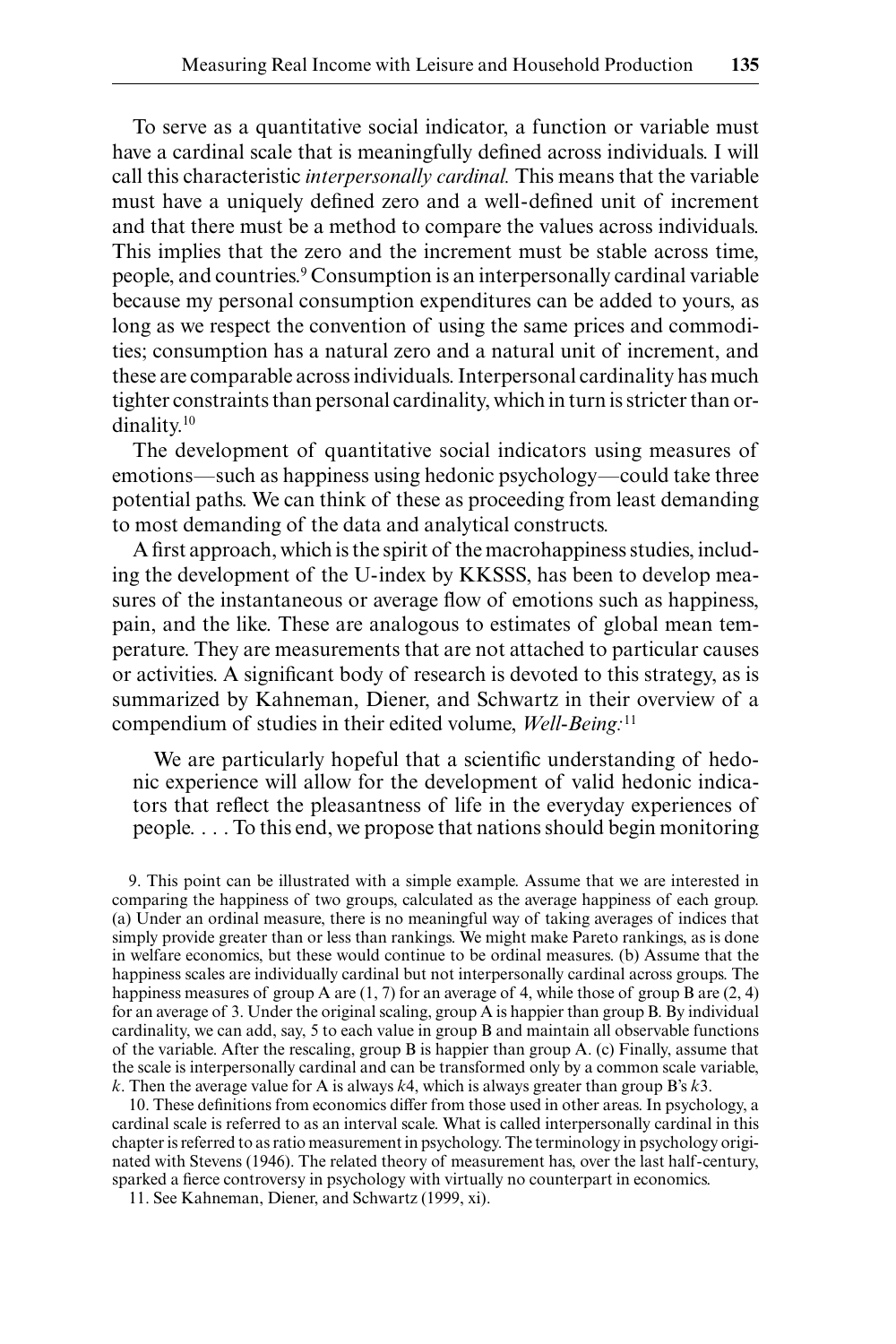pleasure and pain through on- line experience recording among samples of respondents to complement existing social indicators, and to provide a more direct assessment of the final outcome about which people are most concerned.

The second approach attempts to attribute emotions to particular causes or activities. This is analogous to saying that global warming is due to the accumulation of greenhouse gases. This brand of emotions research associates well-being with attributes or activities such as inflation, unemployment, or per capita income. The KKSSS study, like the work of Thomas Juster and John Robinson before it, attempts to associate emotions with particular time- use activities. For example, the U- index of KKSSS relates to whether the maximum of the negative emotions exceeds the maximum of the positive emotions. The following discussion points to several difficulties that arise in attribution; for example, the studies assume separability of time values over time and activities.

The third approach, which imbeds the analysis in the framework of national economic accounts developed in the first part of this chapter, would aim to estimate the value of time as compared with other components of economic activity. The accounting framework values the time using the marginal rates of substitution or marginal values of time. This approach might be devoted to measuring the growth of whole income in equation (9). This method is the most demanding of the three because it requires estimating marginal valuations of time relative to other economic activities such as consumption of goods and services. It is possible that the psychometric approach could estimate the marginal rates of substitution, but this approach has not been pursued, partly because of lack of interest and partly because of lack of data.

#### 5.3.2 Some Difficulties with the Hedonic Approach

Most of the measures developed in the three approaches previously described assume that the magnitudes are interpersonally cardinal. Economists have come to regard cardinal measures of utility with suspicion. As Paul Samuelson summarized:12

 With ever fewer exceptions, modern economic theorists believe that . . . everything of interest and relevance in [the nonstochastic theory of consumer preference] can be expressed in purely *ordinal* terms.

I review several issues that arise in the application of hedonic measurements in the construction of quantitative indicators, both generally and specifically as applied to time use. The fundamental problem can be easily summarized. Most measures in emotions research can best be described as ordinal, and few or none would seem to be interpersonally cardinal in the

<sup>12.</sup> See Samuelson (1952, 137).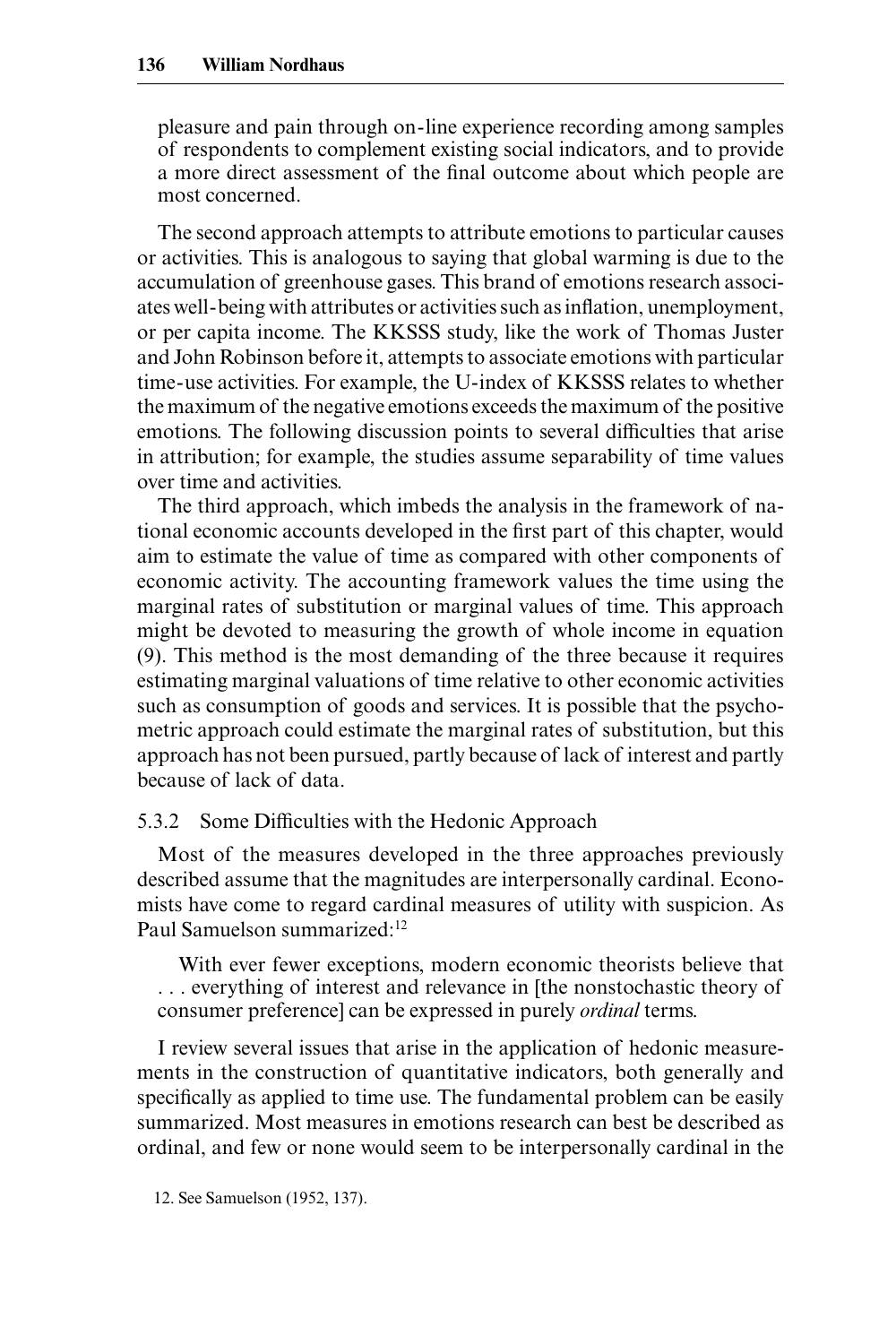sense previously defined. Statistical operations (such as averages over space or time) on ordinal variables are not invariant to monotonic transformations of the variables. Therefore, we will get different answers depending upon the scaling of our measures. This implies that these variables are not useful as quantitative social indicators.

#### *Difficulties in Measuring Marginal Values*

The first issue arises when we attempt to put valuations on time in the context of utility analysis or preference analysis. What are we attempting to measure with our indices of emotion or happiness? Are we trying to test whether the equilibrium conditions for utility maximization are met? Or, are we attempting to estimate the total or the average of the emotional values for each activity? (The total is the area under the different marginal value curves and above some zero level of time in figure 5.1).

We begin with the question of using hedonic measures to measure the equilibrium values of time, such as those that are needed for equations (5) and (6). (It should be emphasized that this has not been the objective of much of the psychometric literature.) This approach would be necessary to value the impact of policies or shocks that shift time use among different activities. The problem, as shown in figure 5.2, is that it is difficult to ensure that we are capturing equilibrium valuations in a slice-of-time sampling methodology. The value of a time slice will be given by the point on the net marginal value curves where the time slice is taken. We show four different slices: *A* and *B* are ones where market work is sampled, while *C* is one where leisure is sampled, and *E* is an hour that is just at the indifference point.

Even in the situation where we have perfectly resolved the issues of how to measure process value—we have the perfect hedonimeter—we are almost certain to capture above- equilibrium slices of time. It is very unlikely that we would get a slice at exactly point *E*, which is the point at which the values of the marginal hours are equalized. While many studies do not attempt to measure the equilibrium value, these measures are the standard approach for evaluating policies or shocks that reallocate hours among different uses for individuals who are making purposive use of their time.

## *The Zero Problem for Total Utility*

Many studies of happiness are concerned with measuring total or average value or utility from different uses of time. Attempting to measure total utility falls into the conceptual morass called the zero problem.13 Suppose that we want to measure the total consumer surplus of water consumption in the national accounts. We then need to integrate the marginal surpluses between some zero level and current consumption. But what do we mean by zero? Is it literally zero water consumption (in which case consumer surplus is equal

13. See Nordhaus (2006).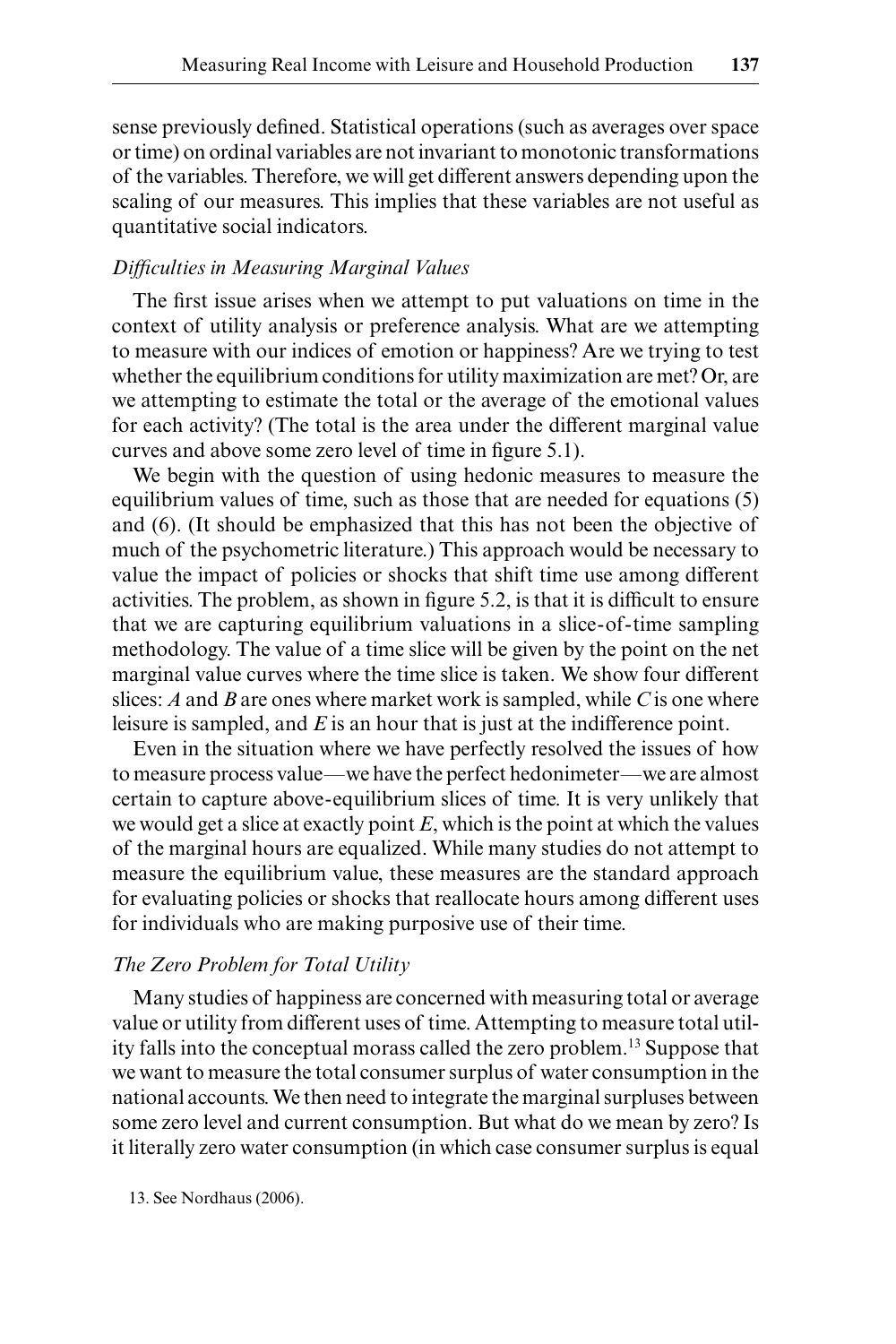

Fig. 5.2 Valuation with the time-slice methodology

to the value of life itself)? Or is it the level of consumption in preindustrial times? If the latter, should preindustrial times relate to the 1700s, when water in the United States was plentiful; or to the time when humans first crossed the Bering land bridge, when ice was plentiful but water was scarce? In time- use studies, should we consider the surplus of time spent breathing? If so, would this include the first minute as well as the marginal minute? If we attempt to measure total surpluses for necessities in too many areas with low zeroes, we will undoubtedly find ourselves with multiple infinities of the value of time.

## *Difficulties Due to Nonstorability of Time*

While some studies of happiness and time use might limit themselves to pure measurement, virtually every study goes on to attribute well- being to particular activities or other determinants. The KKSSS study, for example, associates the U-index with different time-use activities.

The next set of issues revolves around the difficulties of attributing time to particular time-use activities because of an oversimplified set of assump-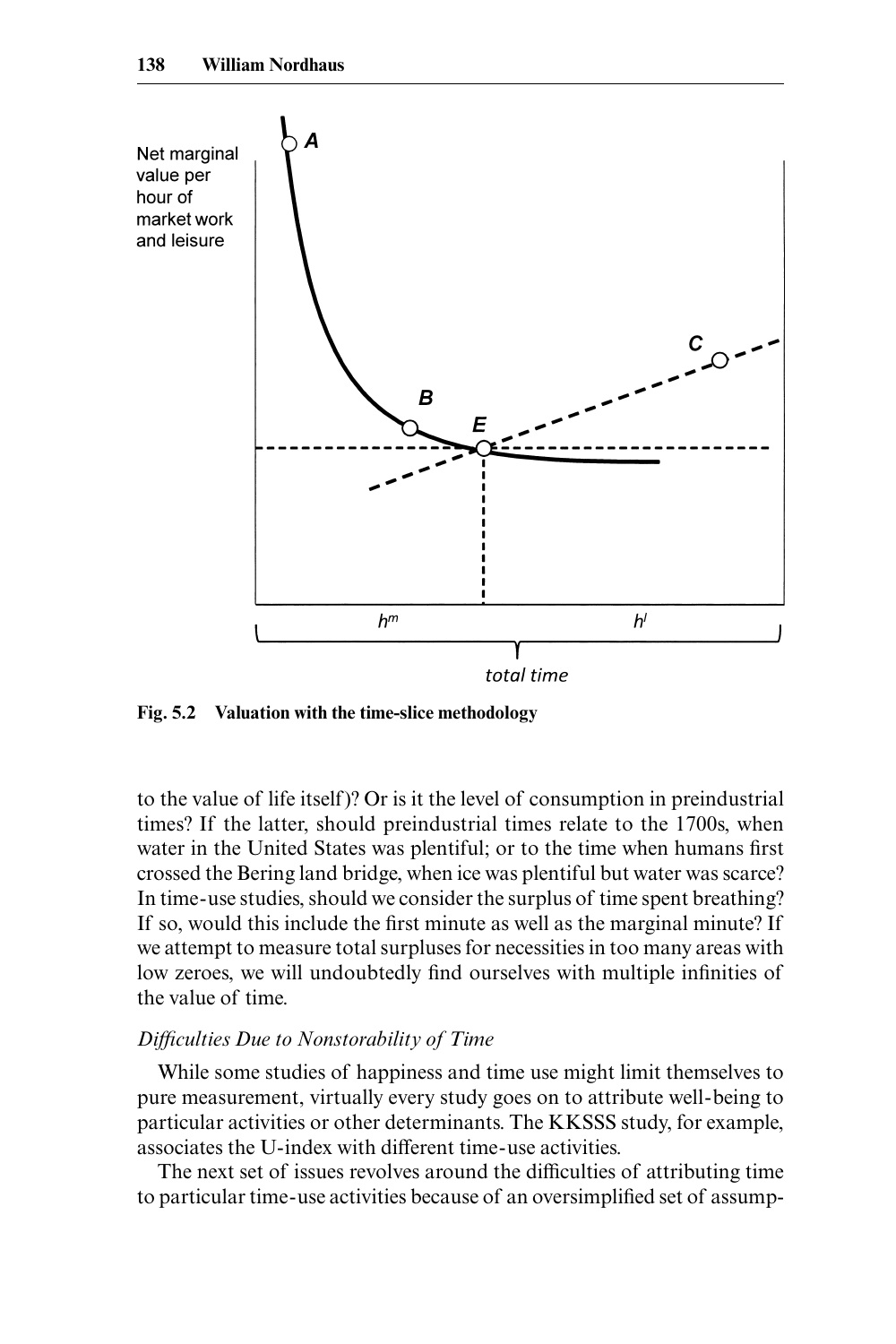tions. One concern revolves around the fact that time is a nonstorable commodity. In the previous analytical section, we assumed that time could be allocated to different activities without regard to the time of day, week, or year. In reality, time is a heterogeneous commodity rather than a homogeneous lump that can be allocated continuously over tasks. For example, I have an implicit contract with Yale University that I will teach intermediate macroeconomics from 11:35 AM to 12:50 PM on a particular day. There is an important seminar going on at the same time, but I cannot both teach in one place and be in the seminar room at the same time. Some activities can be shifted over time, so that I can record *News Hour* on my DVR and move it over time. But I cannot move my time over time.

If we consider time as a nonstorable commodity, we would need to estimate the time- use stick diagrams for each slice of time. In this respect, time is like electricity, which also cannot be cheaply stored. We see wide variations in hourly electricity prices, and there is no reason why time prices should not vary greatly as well. For individuals facing rigid schedules (for work, school, meetings, and so forth), we could easily find that marginal valuations are all over the map, depending on the extent of time crunch or time glut.

Treatment of nonstorable time will lead to substantial complications in the analysis. The activities need to be represented with the appropriate time stamped constraints. For example, work must start at 8:30 AM, and commuting must take place in the time just prior to the start of work. Peak times will have a higher shadow price. This implies that any activity that is observed during peak times must have a high valuation. By contrast, off- peak times will have a low valuation. We may see that something—like watching TV—occurs in off- peak times and conclude that this is a low- value activity, whereas the truth is that it is simply occurring in off-peak periods.

## *Difficulties Due to Simultaneous Uses of Time*

A similar difficulty in attributing well- being to activities arises because time is very often devoted to multiple purposes. We frequently encounter people talking on their cell phone while walking; these are clearly two distinct and inseparable activities—communicating while traveling. We might be listening to the radio while driving to work. These are not isolated examples—simultaneous time use is pervasive.

Since little time- use research to date has been economic in its orientation, little attention has been given to the problem of joint production in time use. We can introduce simultaneous activities easily in the analytical apparatus of section 5.2. Assume that there is no technological change in time use and that there are *n* different kinds of simultaneously enjoyed leisure time. Denote  $\pi_{s,k}$  as the marginal preference value of the *k*th component of leisure time, where  $\pi_{5,1,t}$  is the marginal preference value of the primary activity (perhaps measured by hedonic psychologists). The equilibrium condition in equation (6) for the simultaneous time uses becomes: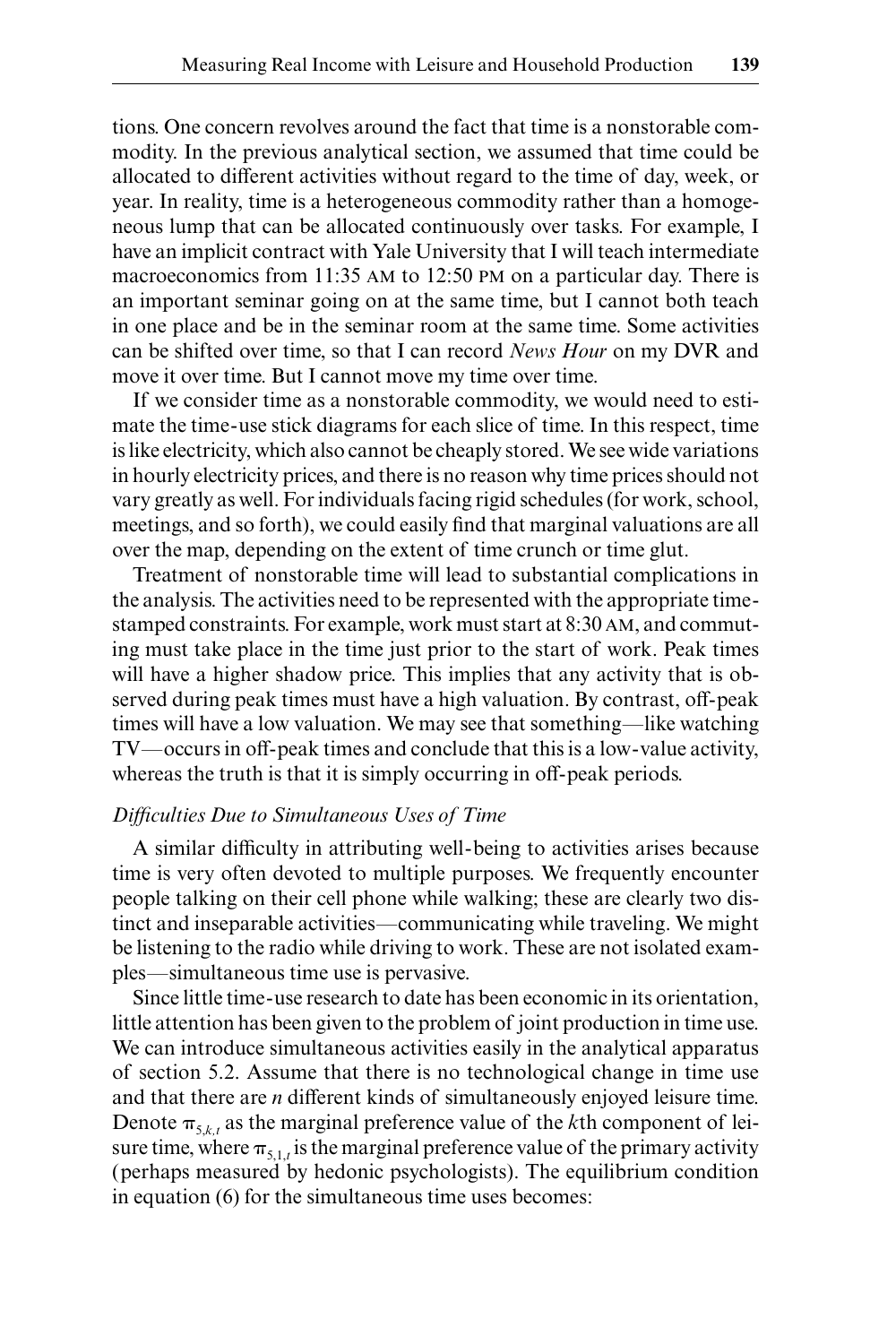(19) 
$$
w_{t} + \pi_{3,t} = \pi_{5,1,t} + \sum_{k=2}^{n} \pi_{5,k,t}.
$$

This shows that if we identify only a single activity (activity  $k = 1$ ), we might misestimate the marginal value of the hour. The general supposition is that we exclude many valuable nonmarket time- use activities, which would lead to biased estimates of the value of nonmarket time.

## *Difficulties Arising from Nonseparability of Hedonic Values*

A final issue relating to separability—which can be thought of as the general case involving time separability and activity separability—is that the emotional effects of experiences have deep and potentially unfathomable patterns of substitution and complementarity. So here again, attempting to attribute emotions to particular activities may prove impossible.

For example, when we observe someone who reports "eating and drinking," the reported pleasures and pains are likely to depend upon the context and history, as well as companions and quality of the food. The following summary by Rozin provides a cautionary note on the difficulties of attaching experiential values to different activities:<sup>14</sup>

- Sensory pleasure (especially culinary and sexual) is extremely context dependent.
- Most sensory pleasure is experienced in the remembered or anticipated domains, as opposed to the on- line (experienced) domain.
- Combinations of sensory pleasures do not obey any simple, hedonic algebra. It is not clear what we would even want to say about the pleasure of listening to Beethoven while eating our favorite food (and having a massage).
- There is a large effect of experience on sensory pleasure. Hedonic shifts and reversals are common.

Note in particular the difficulty of defining the pleasure of simultaneous activities such as eating and listening to music.

This finding is critical to the interpretation of time-use data. As previously noted, most studies examining the value of time, including the KKSSS study, rely centrally on the assumption of separability of the preference function for different time uses. This assumption is clearly unwarranted on the basis of empirical studies of the psychology of sensory experiences. While additive utility was standard in the early years of the development of demand theory, it was Edgeworth—an early proponent of psychometric studies who "destroyed this pleasant simplicity and specificity" when he wrote the general nonseparable utility function that we used in equation (1) and that is now common currency in economics.<sup>15</sup>

<sup>14.</sup> See Rozin (1999).

<sup>15.</sup> The quotation is from Stigler (1950, 322).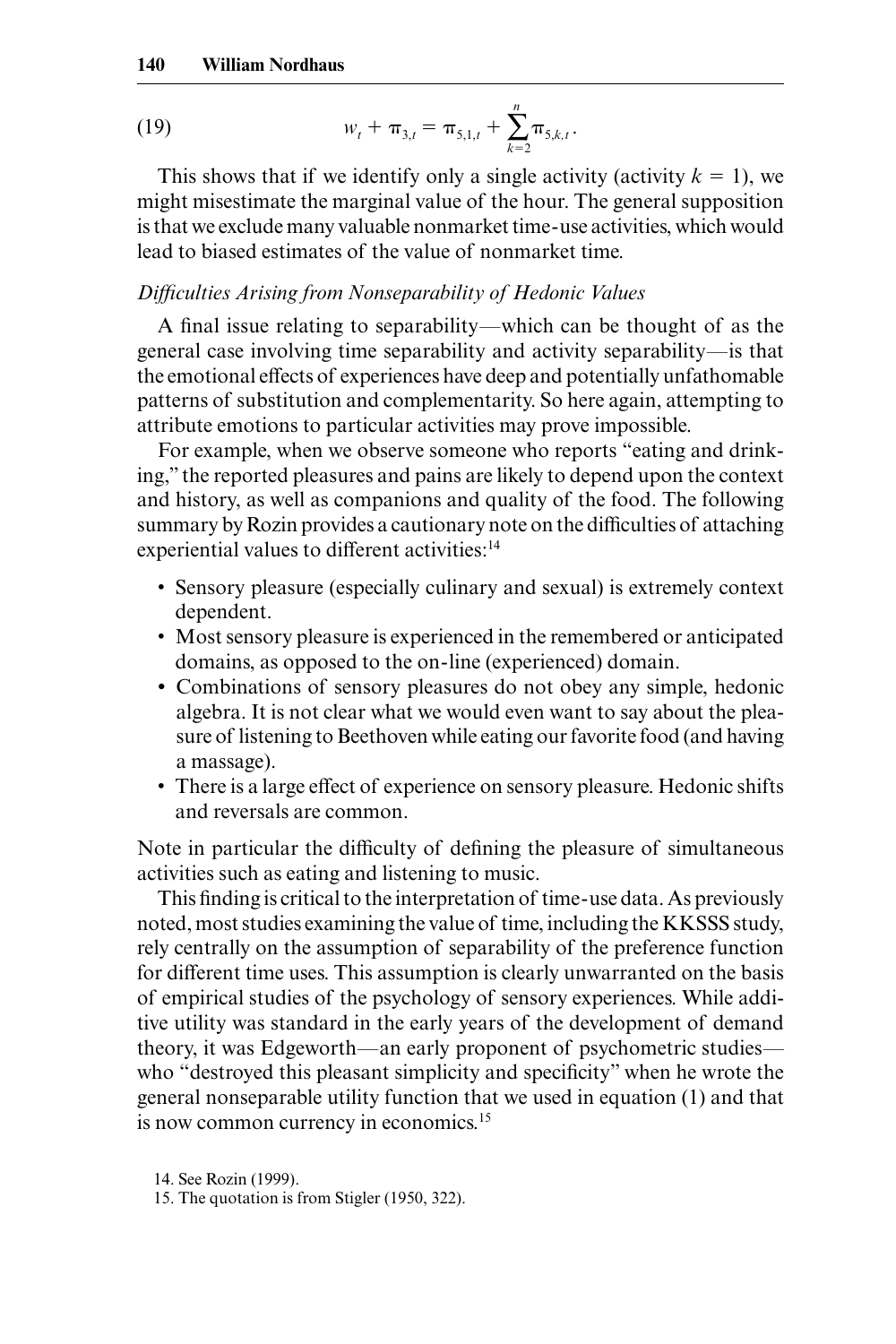It will be useful to recall why additive utility functions fell out of favor in economics. To begin with, they were seen to be an unnecessary restriction. Moreover, on careful examination, we see complements and substitutes everywhere—such as left shoes and right shoes for the former, or beef and chicken for the latter. Addictions are examples of strong intertemporal complementarities that are well established in economics and psychology. People are often embarrassed about eating alone in a restaurant, while Robert Putnam has classified the activity of bowling alone as symptomatic of the decline of social capital. While understanding dependences over time, space, and activities is a challenging task for time- use research, measuring these relationships will be necessary for the accurate attribution of emotions to particular activities.

## 5.3.3 The Lack of Interpersonal Cardinality

The ambitious program of hedonic psychology is to construct measures of pain and pleasure to complement existing quantitative social indicators. Can an index of happiness (or misery, or more generally of emotions) be constructed that would be a meaningful social indicator? Is this even theoretically possible? I think not.16

The basic difficulty is that measures of emotions are conceptually individually ordinal, while interpersonal cardinality is needed to qualify as a meaningful quantitative social indicator. Assume for purposes of discussion that we have developed a perfect hedonimeter based on brain scanning, and further that we have accurate techniques to map how brain images correspond to reported pain, pleasure, sadness, sweetness, or other features of reported emotions. Perhaps we can even calibrate the level of pain or frustration that would make me frown or grind my teeth. Would it make any sense to add these together or to average these emotions?

It makes no sense to use such measures of emotions as quantitative social indicators because they are not interpersonally cardinal. We point to three difficulties in existing approaches.<sup>17</sup> To begin with, it seems unlikely that we can define a condition that would represent an unambiguous zero or neutral emotional state (other than being dead, which is not appealing in this context). Because emotions are so contingent, the zero point will vary with mood, circumstances, genetics, context, history, and culture. Therefore, there is unlikely to be a natural zero point for happiness, misery, pain, or other emotions.

Secondly, it is difficult to conceive of a natural unit of increment for emo-

16. I do not discuss here whether such measures would be worthwhile social indicators, whether this view of human aspirations is too impoverished to be interesting, or the many paradoxes that arise in its interpretation. These issues have been widely debated in philosophical discussions of utilitarianism, such as in Sen and Williams (1982).

17. The discussion that follows is hardly original with the present author. It goes back at least to Isaiah Berlin, "Utilitarianism" [1937?].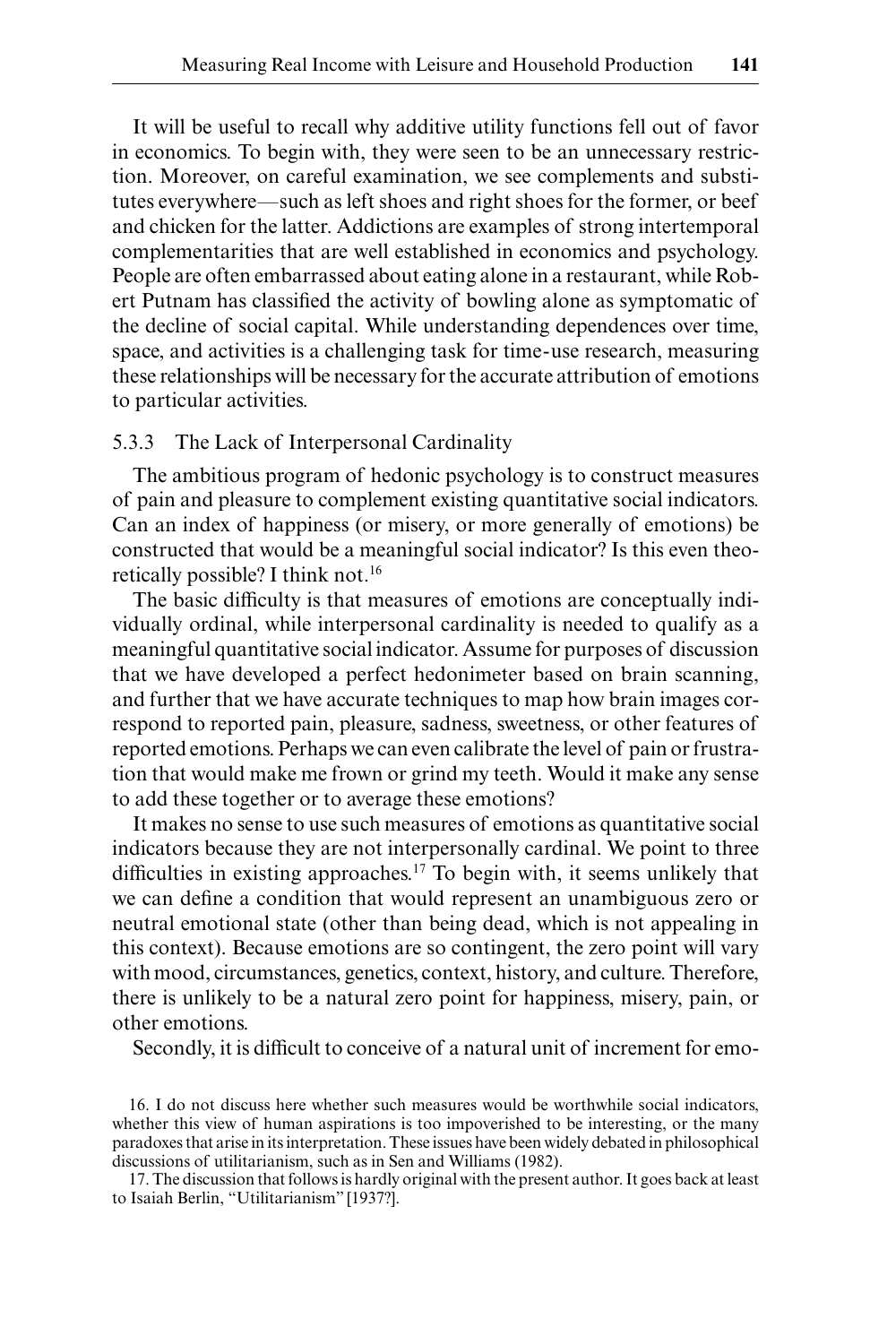tions that would apply across people. We cannot say how the incremental pleasure that Sam experiences in eating a "delicious" cheeseburger compares with the incremental pain that Helen experiences when she has a "bad" headache.18 Therefore, it is difficult to see how the increment of emotions can be calibrated across different individuals.

Third, many if not all measures of emotions do not have the characteristic of cardinality; rather, they are ordinal in the sense that a state is identified as being "more painful" or "happier." These are ordinal measures because any numerical index that we construct based on the reported emotions can be stretched by a monotonic transformation and provide the same information. Can we really say that Sam's second cheeseburger makes him twice as happy as the first, rather than four times as happy or  $log(2)$  times as happy? Moreover, they are likely to be individually ordinal in the sense that we can stretch Sam's cardinal emotion scale arbitrarily relative to Helen's. Since the individual- reported emotions can be each mathematically stretched or transformed and maintain the property of more pleasant or less pleasant, the increment and level of any aggregate index will be arbitrary depending upon what individual transformations are applied. This implies that we cannot generally construct either aggregate indices of emotions over individuals or even indices of emotions over time of the same individual in a way that meaningfully represents the changes of individuals.

An example will illustrate the point. Constructing an index of aggregate pain or pleasure is similar to creating an aggregate index of the blueness of the Danube River. I do not doubt that in some ideal world we can make measurements of the spatially averaged wavelength of the light coming off the water. We might be able to measure the physiological responses to particular wavelengths of light in different people. Moreover, we could potentially correlate these physiological responses with how people describe their experience: whether the river is "blue" or "deep blue," or even so pleasurable as to inspire a song about "the beautiful blue Danube." However, it would make no sense to construct a national index of "Blueness of the Danube River" that involved adding up how individuals on a particular day report the experience of looking at the Danube River. Nor would it make sense to have an index of "Blueness" that would go up or down from day to day depending upon unemployment, inflation, or per capita income. Neither blue rivers nor blue moods constitute a meaningful index of emotions because they are not based on interpersonally cardinal variables.

The force of these criticisms will differ depending upon the exact details of the index that is created. The most problematical indices are ones that attempt to attribute differences in happiness over time and people to par-

<sup>18.</sup> The proponents of hedonic psychology are sensitive to this issue and make a case for a natural zero point. The psychological evidence against a universal neutral point is reasonably compelling, however. For example, whether a blue light is perceived as blue or green or neither blue nor green will depend upon what the person saw just before the blue light.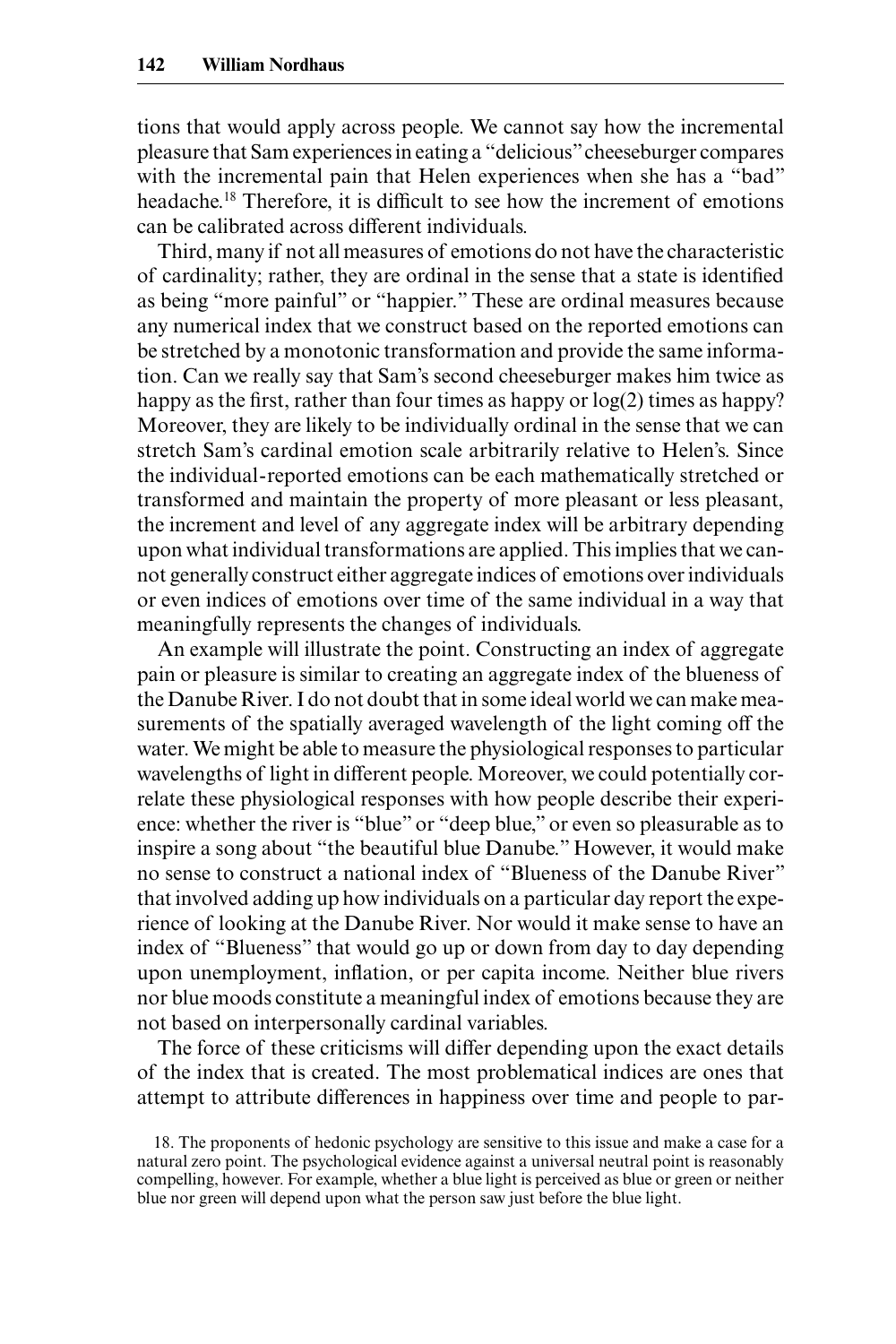ticular causes. These would appear to suffer from many of the criticisms discussed here.

The U- index of KKSSS would appear to avoid the difficulties of some happiness indices by its creation of an ordinal index. But, their procedure simply pushes the difficulty into the background. To illustrate their procedure, we can simplify by assuming that we measure a pain subindex, *P*, and a happiness subindex, *H*. Then construct a net misery index, *M*, which equals one if  $P > H$  and equals zero if  $H > P$ . While this looks ordinal, it actually makes very strong assumptions about the subindices. This approach is equivalent to assuming that there are interpersonally cardinal subindices in an underlying preference function, *U*(*P*,*H*). The subindices assume interpersonal cardinality in the sense that the zeros must be the equivalent for each subindex (that is,  $U[0,H] = U[P,0]$  for all *P* and *H*), and that the utility increments must be equal for each numerical increment for each emotion (i.e.,  $\partial U/\partial H = \partial U/\partial P$  for every point of the function where  $P = U$ ). Even with these strong assumptions, there is no reason to assume that the U- indices would be interpersonally comparable, either across persons or over time for individuals.

We leave the last word to the philosopher who launched the utilitarian revolution, Jeremy Bentham. He expressed his own reservations about utility measurement as follows:19

'Tis in vain to speak of adding quantities which after the addition will continue to be as distinct as they were before; one man's happiness will never be another man's happiness; a gain of one man is no gain to another; you may as well pretend to add 20 apples to 20 pears, which after you had done that could not be 40 of anything but 20 of each just as there was before.

# **References**

- Becker, G. S. 1965. A theory of the allocation of time. *The Economic Journal* 75 (299): 493– 517.
- Berlin, I. [1937?]. Utilitarianism. Available at http://berlin.wolf.ox.ac.uk/lists/ nachlass/index.htm.
- Diewert, W. E. 1987. Index numbers. In *The new Palgrave: A dictionary of economics,* vol. 2, ed. J. Eatwell, M. Milgate, and P. Newman, 767– 80. London: Macmillan.
- Juster, F. T. 1985. Preferences for work and leisure. In *Time, goods, and well- being,* ed. F. T. Juster and F. P. Stafford, 333–51. Ann Arbor: University of Michigan.
- Kahneman, D., E. Diener, and N. Schwartz. 1999. Preface to *Well- being: The foundations of hedonic psychology,* ed. D. Kahneman, E. Diener, and N. Schwartz. New York: Russell Sage Foundation.

Nordhaus, W. 2006. Principles of national accounting for nonmarket accounts. In

19. Quoted in Stigler (1950, 309– 10).